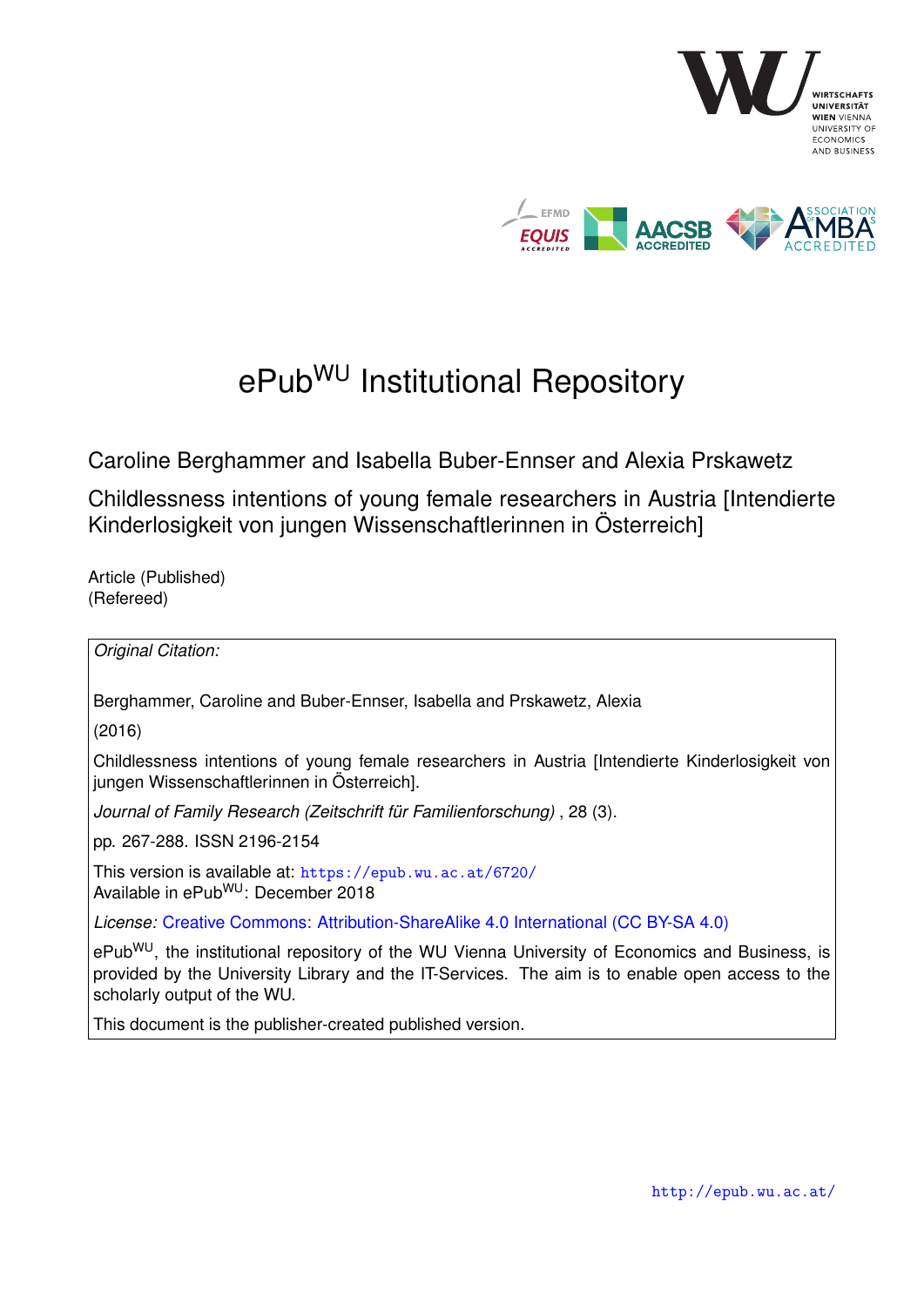# *Caroline Berghammer, Isabella Buber-Ennser & Alexia Prskawetz*

# Childlessness intentions of young female researchers in Austria

### **Intendierte Kinderlosigkeit von jungen Wissenschaftlerinnen in Österreich**

#### **Abstract**:

According to prior studies, female researchers in Austria exhibit a very high level of childlessness and, consequentially, a low mean number of children. Following up on these studies, we analyse childlessness intentions of young female researchers and compare them to those of other highly educated women in other occupations. We examine factors that are related to female researchers' intent to stay childless. The analysis is based on a survey of 196 female researchers between the ages of 25 and 45 (with the majority being between age 25 and 34). Results indicate that few young, childless researchers plan a life without children: Only 7% intend to stay childless and most of them want to have two children (66%). Their intentions are strikingly close to those of their highly educated peers in other occupations. We discuss three factors that play a role for childlessness intentions of female researchers: work-related conditions (employment uncertainty and work-family reconciliation), personal career orientation, and partnership context.

*Key words*: Austria, childlessness, female researchers, fertility, intentions

#### **Zusammenfassung**:

Bisherige Studien haben nachgewiesen, dass Wissenschaftlerinnen in Österreich sehr häufig kinderlos bleiben und dass daher ihre mittlere Kinderzahl sehr niedrig liegt. Ausgehend von diesen Studien untersuchen wir intendierte Kinderlosigkeit unter jungen Wissenschaftlerinnen im Vergleich zu ebenfalls höher gebildeten Frauen in anderen Berufen. Des Weiteren analysieren wir Faktoren, die mit gewünschter Kinderlosigkeit von Wissenschaftlerinnen in Zusammenhang stehen. Die Studie basiert auf einer Befragung von 196 Wissenschaftlerinnen im Alter von 25 bis 45 Jahren (die Mehrheit ist 25 bis 34 Jahre alt). Die Ergebnisse verweisen darauf, dass nur wenige junge, kinderlose Wissenschaftlerinnen ein Leben ohne Kinder planen: Nur 7% wollen kinderlos bleiben und die meisten wünschen sich zwei Kinder (66%). Ihre gewünschte Kinderzahl ähnelt in hohem Maß jener ihrer hoch gebildeten Vergleichsgruppe außerhalb der Wissenschaft. Wir diskutieren drei Faktoren, die wesentlich für gewünschte Kinderlosigkeit von Wissenschaftlerinnen sind: berufliche Bedingungen (prekäre Arbeitsverhältnisse, Vereinbarkeit von Familie und Beruf), persönliche Karriereorientierung und Partnerschaftssituation.

*Schlagwörter*: Fertilität, Kinderlosigkeit, Kinderwunsch, Österreich, Wissenschaftlerinnen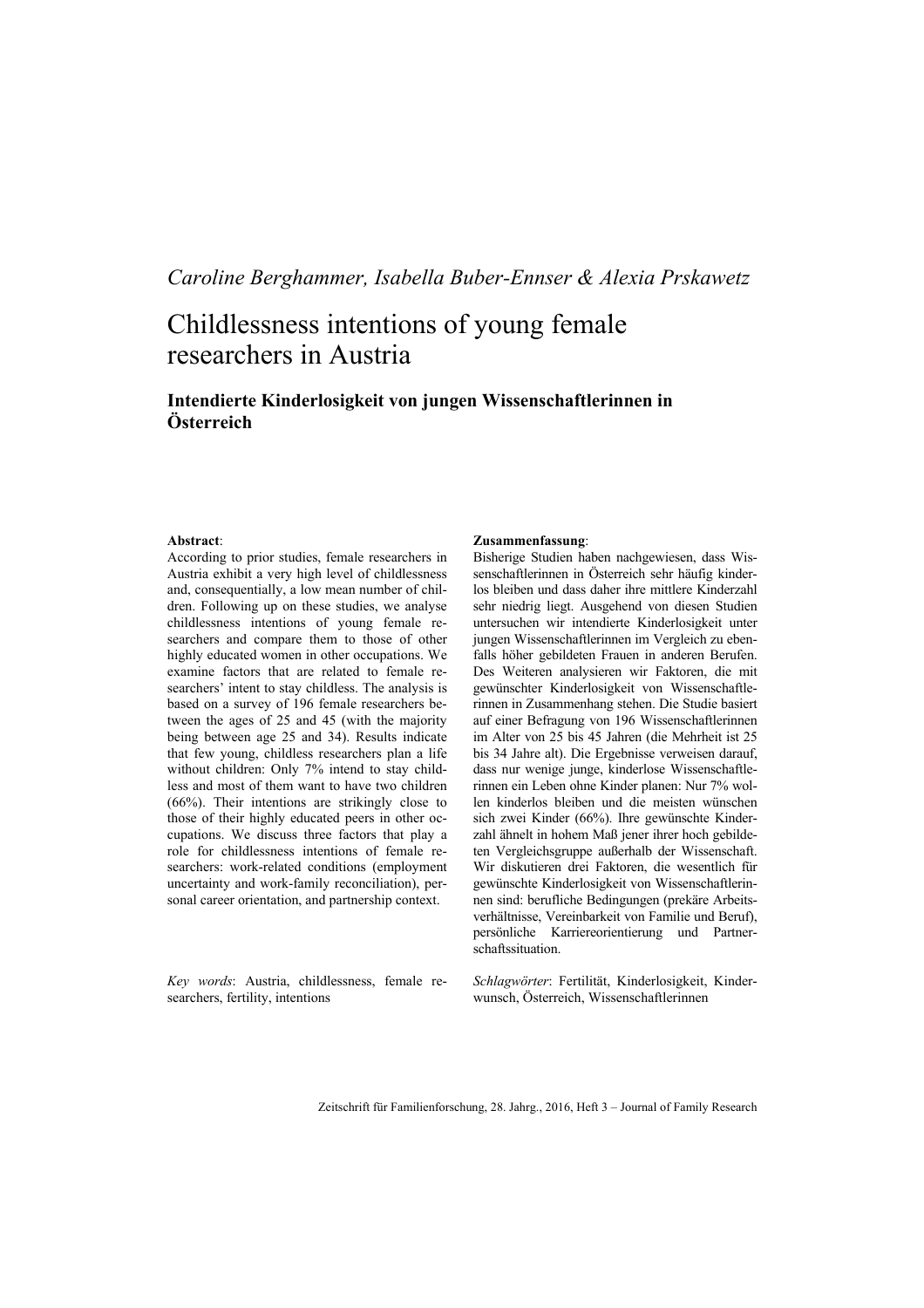#### **1. Introduction**

Female researchers in Austria exhibit a very high level of childlessness and a low mean number of children. Previous studies estimate final childlessness (for cohorts that have completed childbearing) among female researchers and professors in Austria to be around 45% (Buchholz 2004; Fieder et al. 2005), which is about three times higher than among the total female population in similar birth cohorts (1955-60). But even compared to highly educated women in general, this is a very high figure: 30% of university graduates remain childless (Prskawetz et al. 2008). Within the scientific community, large fertility differentials prevail by educational field: Permanent childlessness was highest among women educated as social scientists, amounting to almost 40%. It was close to one third among women trained in humanities and one quarter among women trained in natural sciences (Neyer 2009)<sup>1</sup>.

With the goal of understanding childlessness among female researchers more closely, we analysed their fertility intentions at a young age to uncover whether or not their exceptionally high levels of childlessness were intentional. Childless researchers fall into three categories: they either adhere to life plans that do not involve having children (possibly due to their career aspirations); they do wish to have children but change their plans over the course of their lives; or they are unable to realize their goal of having children.

Our analysis is based on a sample of 196 female researchers surveyed in 2009 with the support of the Austrian Academy of Sciences. The women were between the ages of 25 and 45, but most were between 25 and 34. Eighty percent of the sample was employed at universities in pre- and post-doctoral positions; the others were employed at public or private research institutes.

First, we drew a comparison between childlessness intentions of these female researchers and other highly educated women working outside of research (e.g. as teachers, doctors, pharmacists, lawyers, psychologists, social workers, journalists or accountants). This allowed us to compare women who have similarly advanced degrees but differ with respect to their occupations. Based on the observed gap in final childlessness levels between female researchers and other highly educated women in earlier cohorts (as stated in the introductory paragraph), we can also expect differences in childlessness intentions. Secondly, we identified which factors are related to childlessness intentions for female researchers and included such factors as work characteristics, personal career orientation, and partnership context.

While several studies have examined the fertility of female researchers (for Austria: Buchholz 2004; Fieder et al. 2005), few have explicitly considered the role of childbearing intentions (Kemkes-Grottenthaler 2003; Mason/Goulden 2004; Lind 2008a, 2008b, 2010) and our study addresses this research gap. Analysing intention is of great relevance as it is a close determinant of future childbearing, even though the intended number of children is on average higher than the actual one in western societies (Philipov 2009). Several studies have explained this gap by identifying the obstacles that prevent couples and individuals from fulfilling their intentions (e.g. Adsera 2006; Spéder/Kapitány 2015).

 $\overline{a}$ 

<sup>1</sup> This study analysed childlessness levels in 60 fields of education and concluded that women trained as social scientists had the highest childlessness level of all of them (Neyer 2009).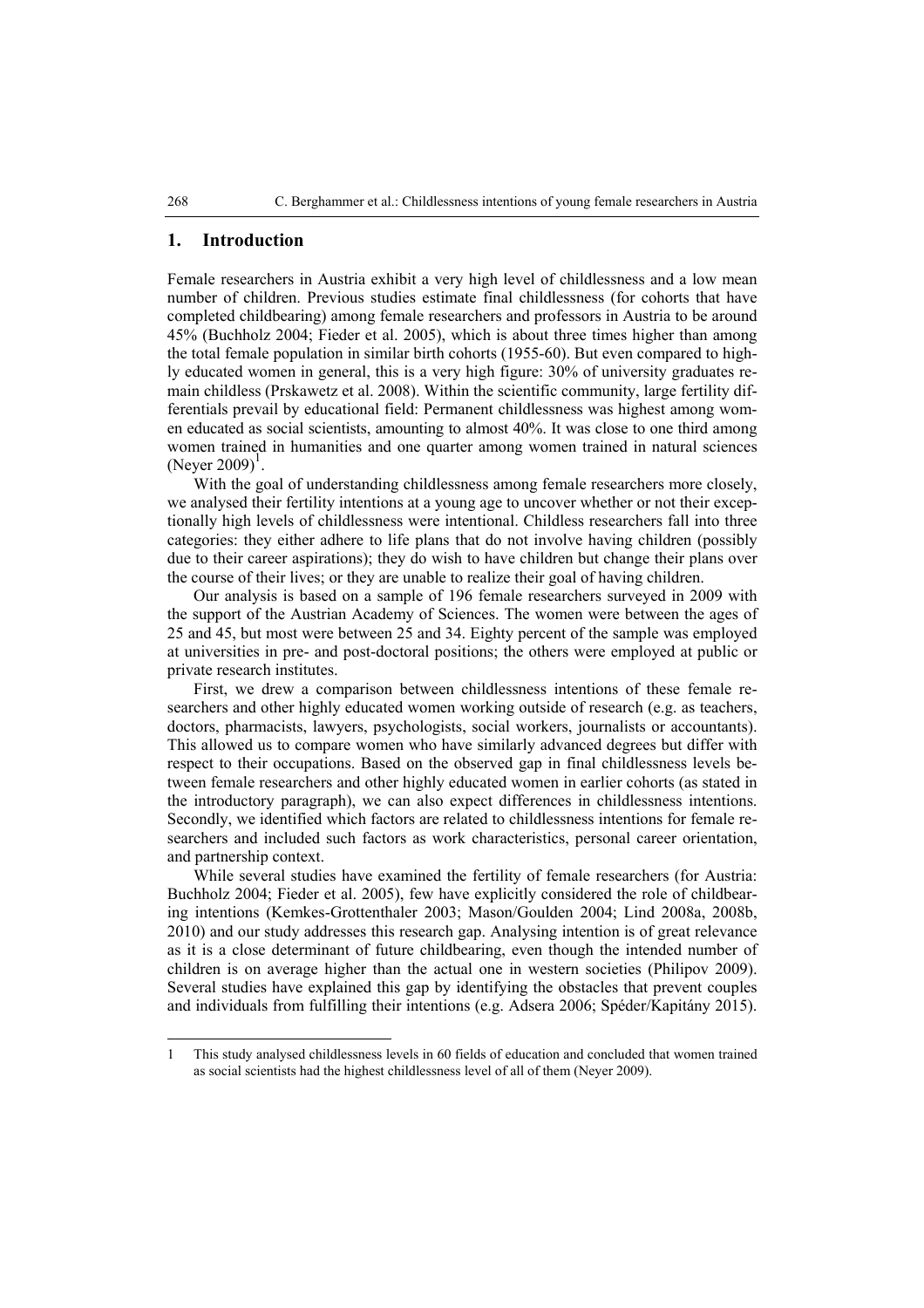Based on our results for childlessness intentions, we also briefly discuss the gap between intentions and behaviour for female researchers and women in other occupational fields, respectively. By focusing on childlessness intentions among a group of work-centered women, this study builds on previous research, which revealed that childlessness is more prevalent – and family size is smaller – among work-centered women than it is among home-centered or adaptive women (Hakim 2003; Vitali et al. 2009). As a sociological ideal-type, work is the main priority for work-centered women. They are highly committed to their careers and fit family life around their work. Many female researchers fit this mold in that they hold higher degrees, are working long hours, and are attached to their work. Less is known, however, about fertility *intentions* of work-centered women: do they intend to stay childless in their early childbearing years because of their career aspirations? This paper takes another step forward by capturing young researchers' intentions before they start (or do not start) a family or leave a career in academia. By focusing on childlessness intentions early in the childbearing years, we are thus able to add another dimension to the debate.

Understanding childlessness intentions and behaviour for the group of female researchers is particularly relevant because they are exposed to various "risk" factors for childlessness. First, researchers spend many years completing PhDs. This is followed by an uncertain period of temporary employment, during which they establish their careers. Childbearing is frequently postponed during these phases, which results in a shortened interval for childbearing at later, less fertile ages. Second, the scientific profession is known to be difficult to combine with family life. It is competitive and characterized by long working hours and mobility demands (traveling for research and/or moving for a new position). Researchers are expected to continuously invest in their human capital and to network at the national and international level (Kreetz 2004; Buchmayr/Neissl 2006). Kemkes-Grottenthaler describes a scientific career as a path of "endless qualification, publication pressure and time-consuming research" (2003: 214). In addition, most female researchers live in dual-earner couples with an equally well-educated spouse (sometimes another researcher) (Rusconi 2013), and face difficulties combining two careers with raising children. On the other hand, conducting (non-experimental) research is flexible in terms of time and place, which may facilitate a work-family life balance. Some of these factors are considered in our analyses.

The structure of the paper is as follows: First, we provide insights into the career trajectory at Austrian universities, with particular focus on women's positions. We then give an overview of prior empirical studies on childlessness (intentions) of female researchers and discuss reasons for their high level of childlessness. We then present the data, measures, and models, before turning to the descriptive and multivariate findings. The conclusion summarizes the main results.

#### **2. Career trajectory at Austrian universities**

Compared to other European countries, women are underrepresented in research in Austria. In 2012, the percentage of female PhDs was relatively low  $(42\%)$ , ranking  $27<sup>th</sup>$ among EU-28 countries. Austria also reported one of the lowest proportions of women re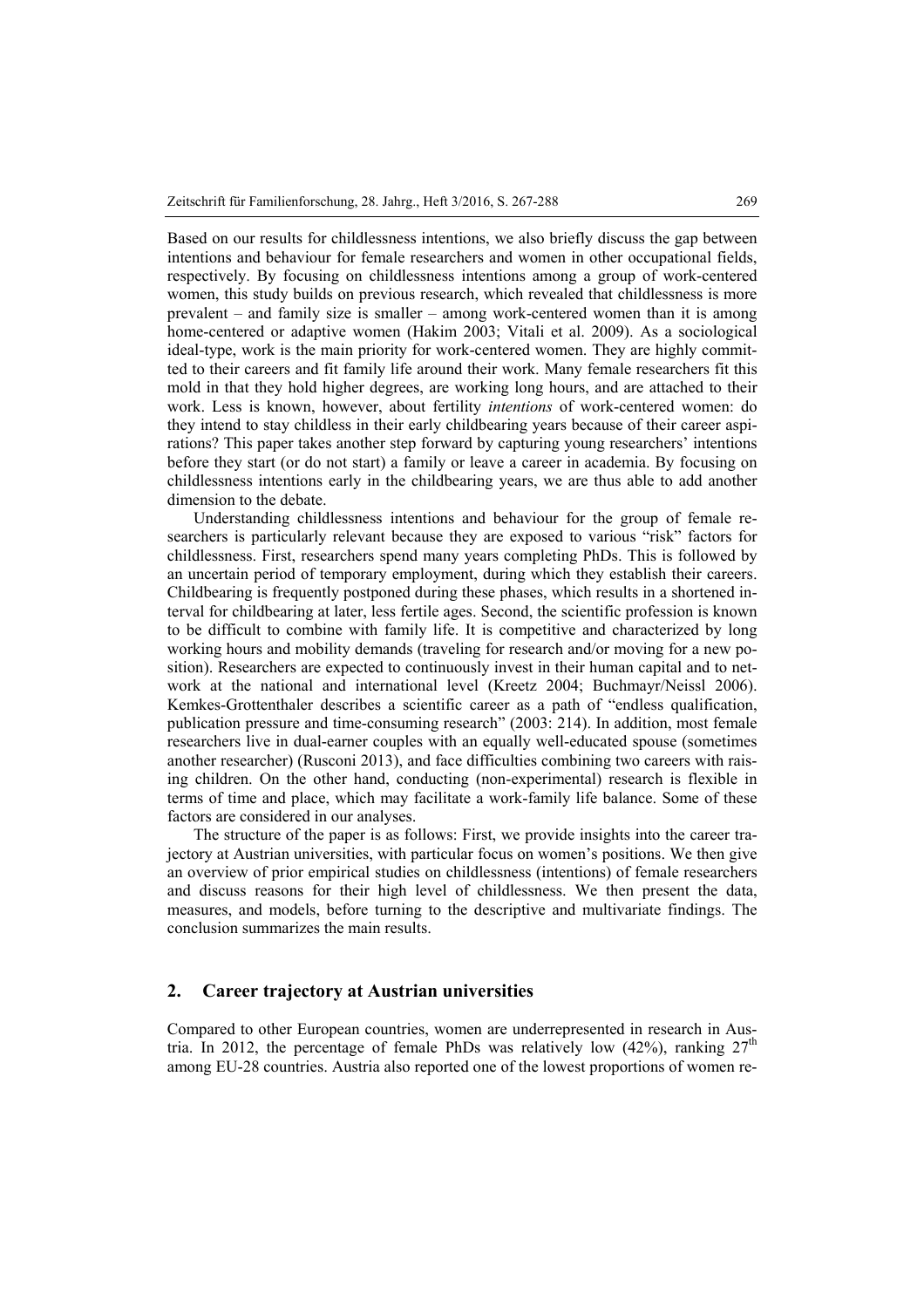searchers (29%). Only five countries ranked even lower: the Czech Republic, Germany, France, the Netherlands, and Luxembourg. However, the gap is diminishing quickly: the growth rate for female researchers in Austria was almost double the European average and one of the highest across Europe between 2005 and 2011 (European Commission 2016). With regard to the proportion of women among full professors, on the other hand, Austria was very close to the EU-28 average (20%). A horizontal divide is characteristic in that higher proportions of women work in the social sciences, humanities, and medical sciences while men prevail in the natural sciences, as well as in engineering and technology (European Commission 2016).

Since a significant percentage of researchers in Austria and the majority of our sample are employed at universities, this section will focus on an academic's career trajectory at universities. Over the last fifteen years, universities have been confronted with a number of major changes (Pechar/Wroblewski 2012). Under a law passed in 2002, universities are no longer state agencies but autonomous. Rectors are becoming university managers and hold significantly more responsibility. In addition, the Bologna Process was implemented, general tuition fees were introduced (and later redesigned to apply only to a minority of students), and the private university sector was established.

The career trajectory at Austrian universities – which was substantially altered in 2009 – is particularly relevant as a background for this study. The Austrian university system has been described as a synthesis of the German-speaking "habilitation" model (untenured assistant positions, reluctance to appoint insiders), the American tenure-track system (tenure track positions), and the Western European tenure system (senior lecturer, senior scientist) (Kreckel 2013).

Early-career positions at universities are temporary without an option for tenure: PhD positions are usually contracted for four years and post-doctoral positions for six years. In addition, pre- and postdoctoral researchers are employed on project funds. (The majority of the researchers in our sample hold one of these three positions.) Transitions between these positions are restricted by the maximum cumulative duration of fixed-term contracts of six years (in effect since 2004). In this system, researchers often remain in uncertain, temporary contracts until their late thirties. In 2009, several permanent positions were created, which typically begin at the senior post-doctoral level. Tenure-track positions begin as assistant professorships. If the scholar receives positive evaluations, the position can transform into an associate professorship, but not into a full professorship, as is the case in other countries. Senior lecturer (a teaching-oriented position) and senior scientist were also established in 2009.

Table 1 shows the relative distribution of employees by position and the percentage of women in 2009 (the survey year) and 2015 (the latest year available). It tries to assign positions in both the old (pre-2009) and new systems, by showing them below each other (e.g. associate professor and university docent). The female share was still rather high (42-44% in 2009) in the pre-doctoral or post-doctoral stage among academic associates with independent teaching or project workers, while it dropped to less than half this value among professors and university docents (18-21%). However, the trend is moving toward increasing equality in higher positions. This is clear when looking at the numbers for 2015. Changes are taking place even at the highest levels of academia. In 2007, the first female rector was elected at an Austrian university, and as of winter term 2015, eight of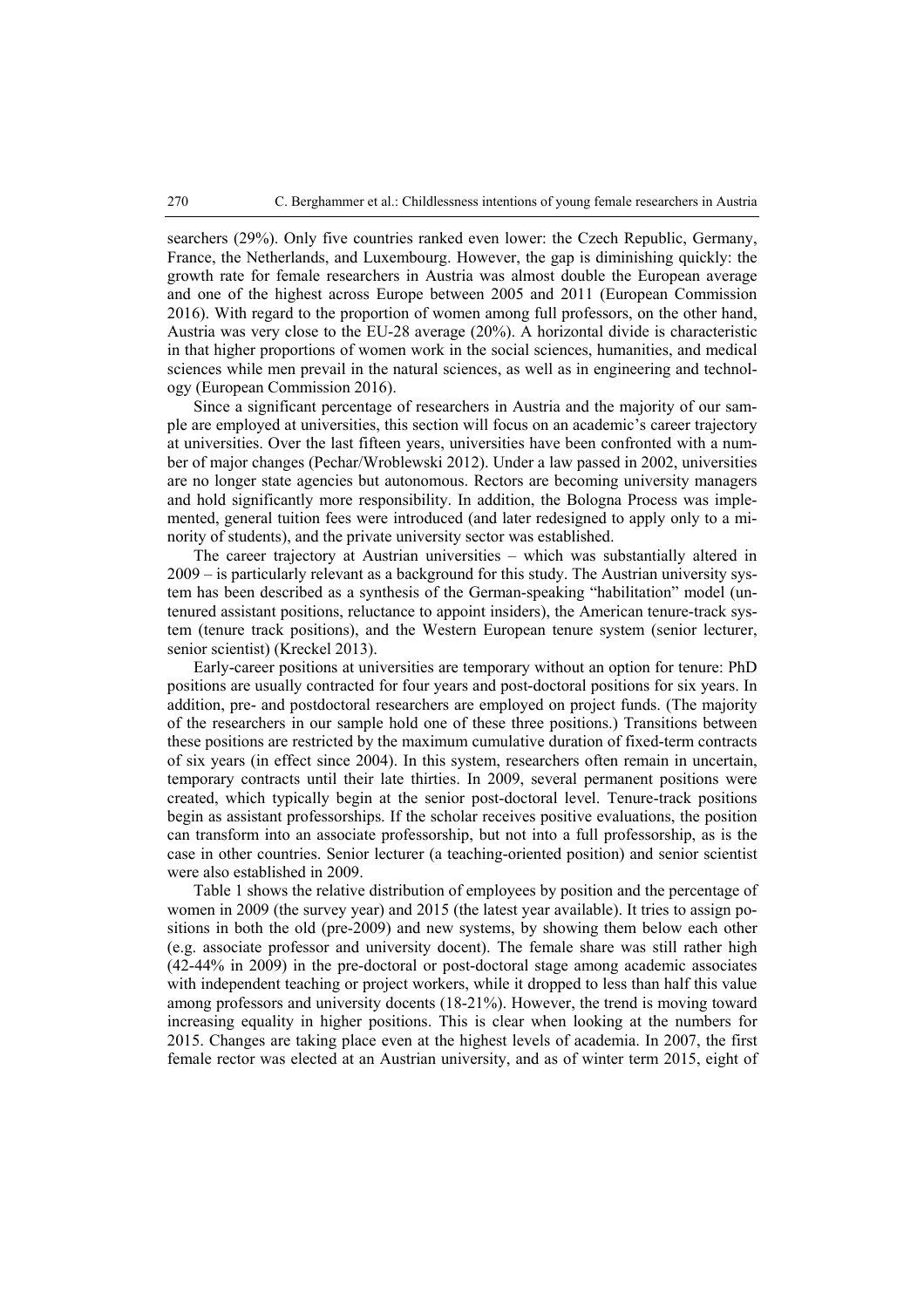the 22 public universities were headed by female rectors and 40 of the 78 vice rectors were women (Fritsch 2015; uni:data 2015).

To conclude, in the Austrian university system, researchers often face employment uncertainty until they reach higher reproductive ages and women are clearly underrepresented at tenured and higher positions. Although permanent positions were created in 2009, those are still generally held by a small number of the university staff. Uncertain career prospects and the stability needed to start and raise a family are therefore in conflict.

|                                              | % of staff   |              | % women           |                   | Tenure              |
|----------------------------------------------|--------------|--------------|-------------------|-------------------|---------------------|
|                                              | 2009         | 2015         | 2009              | 2015              |                     |
| Professor                                    | 8.5          | 9.1          | 17.7              | 21.7              | Yes                 |
| Untenured professor (up to 6 years)          | 0.6          | 1.4          | 33.1              | 28.8              | No                  |
| University docent                            | 13.0         | 9.3          | 20.7              | 23.6              | Yes                 |
| Associate professor                          |              | 2.6          |                   | 29.2              | Yes                 |
| Assistant professor                          |              | 2.7          |                   | 38.4              | No <sup>1</sup>     |
| Senior scientist                             |              | 3.0          |                   | 40.6              | Yes/no <sup>2</sup> |
| Senior lecturer                              |              | 4.0          |                   | 52.4              | Yes/no <sup>2</sup> |
| Academic associate with independent teaching | 25.3         | 5.1          | 42.3              | 42.5              | Yes/no <sup>3</sup> |
| University assistant (pre- and post-doc)     |              | 20.6         |                   | 45.8              | No                  |
| Academic associate without independent       |              |              |                   |                   |                     |
| teaching                                     | 13.9         | 2.9          | 47.1              | 53.6              | Yes                 |
| Researcher (project based)                   | 38.7         | 39.3         | 44.3              | 38.9              | No                  |
|                                              | 100.0        | 100.0        |                   |                   |                     |
|                                              | $(n=24,084)$ | $(n=23,551)$ | 38.8 <sup>4</sup> | 38.1 <sup>4</sup> |                     |

*Table 1*: Scientific staff at Austrian public universities by position 2009 and 2015 (winter term)

*Notes*:

1 Option for tenure as an associate professor if evaluation is successful.

2 Usually untenured in the first years, then option for tenure.

3 Includes both untenured (in the new system: university assistant pre- and post-doc) and tenured positions.

4 Weighted average.

*Source*: uni:data (2015)

#### **3. Childlessness of female researchers**

Austria is characterised by high levels of childlessness and large educational differences in childbearing behaviour (Spielauer 2005; Sobotka 2011). Childlessness was 14% among women who completed basic education or at most lower secondary education, but 30% among university graduates (cohorts born from 1955-60) (Prskawetz et al. 2008). The high degree of childlessness of female researchers needs to be understood against the backdrop of this steep education gradient. This gradient is, however, not apparent in fertil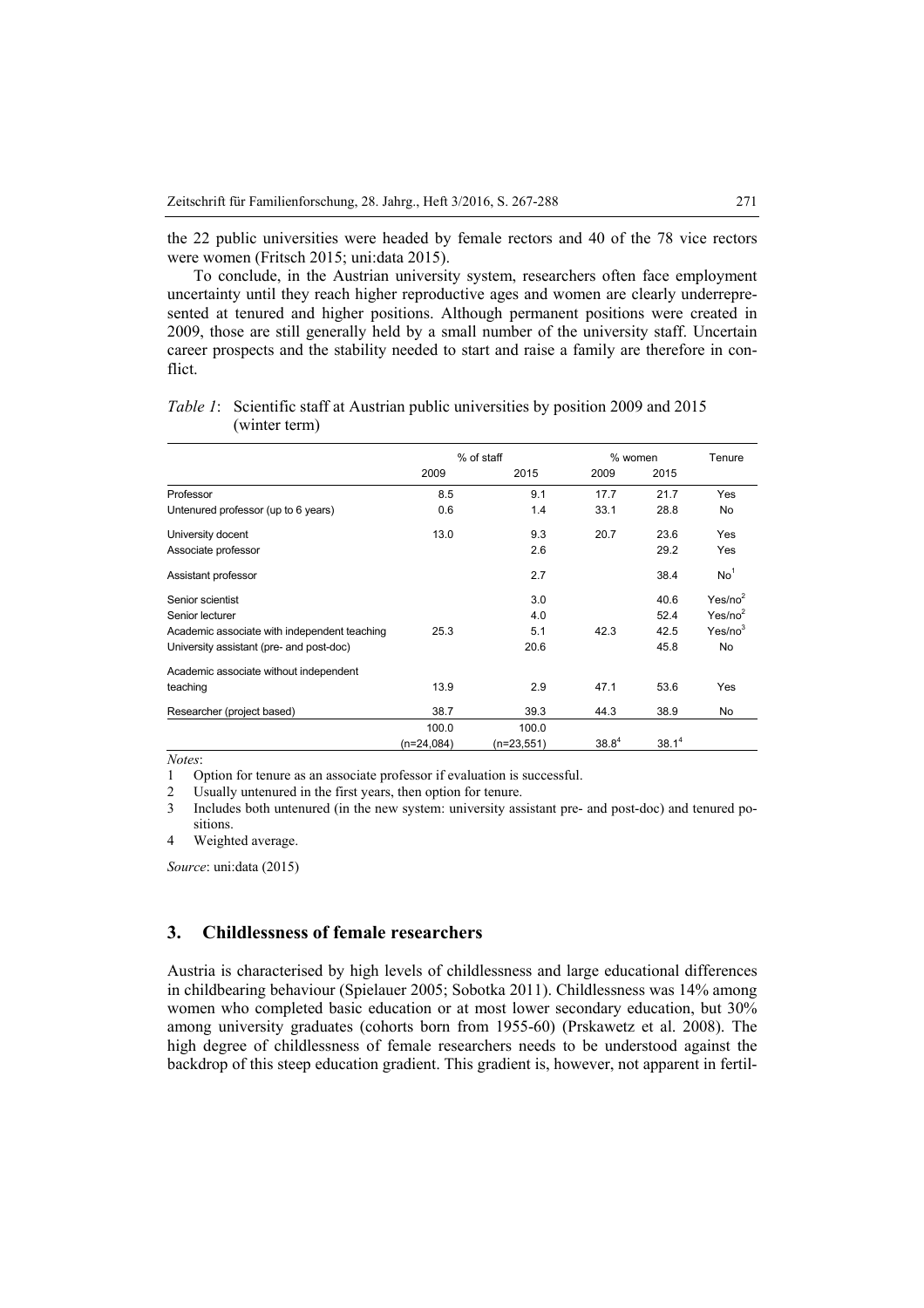ity intentions. Sobotka (2009) demonstrates that the percentage of Austrian women between the ages of 26-30 planning not to have children varies little between educational groups (6.7-8.6%) (data obtained upon request). However, highly educated women are more likely than their lower educated peers to revise their childbearing intentions downwards (Heiland et al. 2005) or to fall short of them. Researchers have theorized about why this high level of childlessness for highly educated women exists (for an overview, see Merz/Liefbroer 2011). These women's opportunity costs – in terms of foregone wages and career prospects – are higher if they interrupt their careers after childbirth (Becker 1993). Highly educated women often prefer a more autonomous lifestyle. Their lives are more likely to be focused around their careers than those of their lower educated counterparts (Hakim 2003). In addition, they invest more time in their children, therefore children are more "costly" for them (for Austria, see Berghammer 2013). And because childbearing has been postponed (leaving women to attempt conceiving at later reproductive ages), these women are more likely to run into problems of decreasing fecundity.

The cultural and economic reality of any given country matters when discussing the relative importance of these arguments. Austrian family policies are only partly supportive of work-family balance. The leave period is flexible (with shorter, highly-paid and longer, low-paid options) but remains very unequally divided between mothers and fathers. In 2014, only 4% of recipients of childcare allowance were men (Statistics Austria 2015b). There is a severe shortage of childcare spots – particularly in full-time and for children below age three – and mothers of all educational levels are inclined to return to their workplace on a part-time basis (Berghammer 2014). Correspondingly, large parts of the population hold negative attitudes about mothers' full-time employment when their children are young (Wernhart/Neuwirth 2007; Steiber/Haas 2010). This implies that gender roles are fairly traditional and that mothers, especially when they are highly educated, face high opportunity costs (foregone wages and career prospects) in the Austrian system.

Childlessness levels of female researchers exceed those of tertiary educated women by a large margin. An Austrian study found that 43% of all female professors between the ages of 41-50 remained childless (Buchholz 2004). Another study based on the employee database of the University of Vienna indicated that 43% of all women (and 25% of men) aged 40-54 in the highest status category (including full professors and associate professors) at the University of Vienna will never have children (Fieder et al. 2005). Young female researchers therefore work in an environment where their female superiors have often remained childless. They have few models of how to combine scientific work and childrearing. In Germany, final childlessness among female researchers and professors is even higher than in Austria, ranging from 50 to 60% (Krimmer et al. 2004; Auferkorte-Michaelis et al. 2006; Metz-Göckel et al. 2014). In contrast, 30 to 40% of male researchers and professors will never have children (Metz-Göckel et al. 2014: 103). Both Germany and Austria share key institutional characteristics, including the family policy set-up and the existence of a "habilitation system" where contracts below a professorship tend to be fixed-term and renders long-term employment uncertain. The elevated childlessness levels in Germany and Austria, however, seem to be exceptional. Childlessness among female professors in Poland is close to 25%; it is close to 20% in Sweden and around 10% in France and Spain (Lind 2008b).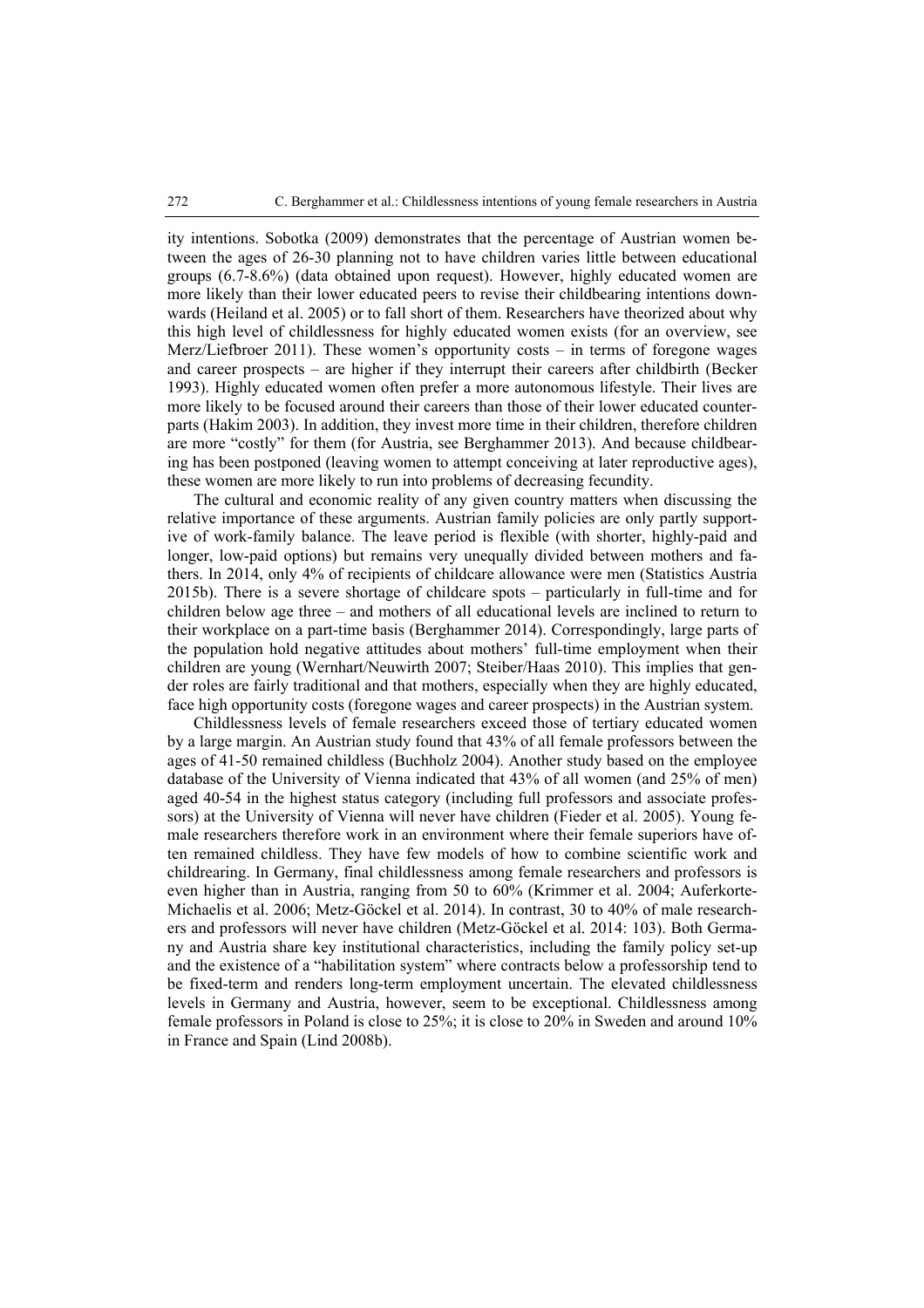Little research explicitly deals with fertility intentions of female researchers. Studies by Kemkes-Grottenthaler (2003) and Lind (2008a, 2010) constitute notable exceptions, although they are restricted to specific German universities or departments. They find that childlessness intentions are far below the actually observed levels of fertility and that ideal numbers of children are rather high – around two. That said, women rated the chance of realizing these numbers as low.

#### **4. Reasons for high childlessness among female researchers**

We discuss four key factors that may play a role in the high level of childlessness observed among female researchers: employment uncertainty, work-family balance, work orientation and partnerships. These are tested later in the models. The following description obviously presents an idealized picture of scientific work that is not representative of all scientific positions, types of institutions, workplaces or fields (Comer/Stites-Doe 2006).

Researchers tend to face a comparatively long period of *employment uncertainty* starting with their PhD studies (Brechelmacher et al. 2015). In Austria in 2012-2013, the median age at PhD completion was 31 years for women and 32 years for men (Statistics Austria 2015a: 65). Compared to other countries, career prospects at Austrian universities are rather poor since a high share of young researchers hold fixed-term contracts without longer-term prospects (Janger et al. 2013; Baierl 2016). This means insecurity with respect to one's economic future, the possibility for a career in research and the need to move for a job (Kreetz 2004).

The difficult *reconciliation between family life and scientific work* poses obstacles to fulfilling fertility desires (Buchmayr/Neissl 2006). Long working hours are frequent in research and work spills into free time and blurs the boundaries between the two (Buchinger 2006). This is due to the nature of academic work: "There are always articles to read, papers to grade, syllabi to update, and proposals to write. Work never ends in terms of quantity" (Ward/Wolf-Wendel 2004: 245). Notwithstanding, the work schedule is generally flexible, as is the workplace in many (non-experimental) disciplines, which facilitates combining work and family duties (Buchinger 2006). Geographic mobility, e.g. for research stays or extended education, is increasingly expected from researchers, but difficult to realize with a family (Fritsch 2014). Generally speaking, a scientific career follows a continuous model. Up-to-date knowledge is essential. Ideally, the publication record should have no gaps and tenure-track is designed to be continuous (Ward/Wolf-Wendel 2004; Buchinger 2006). This expected continuity is at odds with breaks or reductions of working hours after childbirth. Career interruptions are most detrimental in disciplines where knowledge renews the fastest (McDowell 1982). Demands tend to be highest for researchers in early stages of their career when working towards tenure, which is exactly the period when women's biological clocks are ticking away.

A strong *intrinsic work orientation* is typical in research. The scientific profession allows a high degree of autonomy, is challenging, demanding and provides opportunities for learning. The majority of researchers therefore perceive their tasks as interesting and enjoyable (Lind 2013). These characteristics may explain why researchers have a strong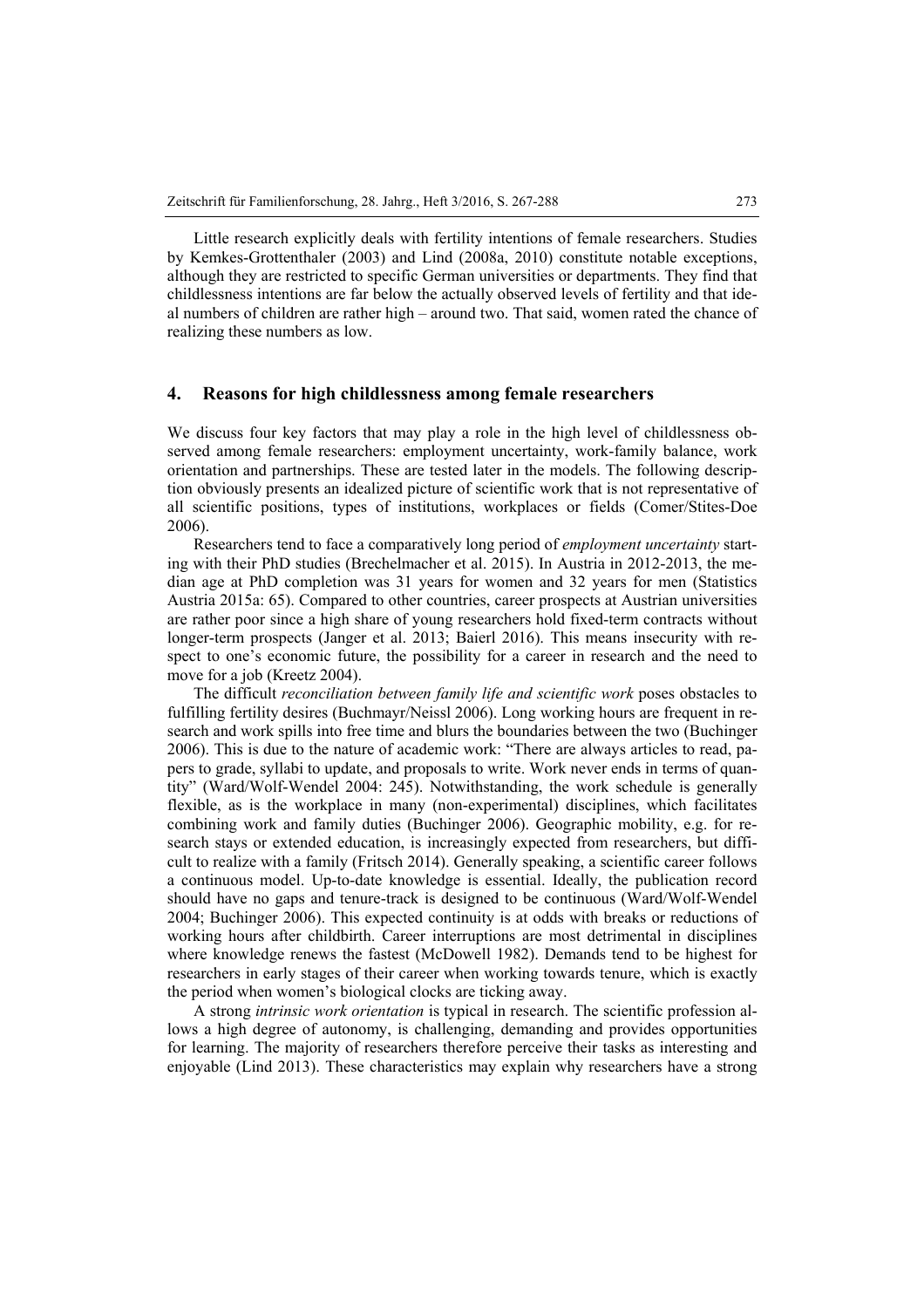work ethic. A strong identification with the job may, however, lead women to adapt their childbearing plans to their career aspirations (Ward/Wolf-Wendel 2004) and to show a high willingness to postpone motherhood (Kemkes-Grottenthaler 2003). This means that they often have fewer children than intended or stay childless.

Being in a *partnership* has different implications for male and female researchers. Female researchers are frequently partnered with equally educated men who pursue their own careers and who are rather reluctant to take breaks or reduce their work hours when a child arrives. This is different from male researchers whose wives often work part-time and act as the primary caregiver (Rusconi 2013). This type of arrangement enables mostly men to live out the "myth of a scientist" (Buchinger et al. 2004; Wyer et al. 2010). According to this "myth", a researcher can fully devote his life to science and can move from country to country without social or relational constraints. This might explain the fact that male researchers have lower childlessness rates than their female counterparts.

The expected or experienced inability to combine a family with a scientific career not only results in low fertility among women who stay in research, but also leads women to leave the profession (Fritsch 2014). Female researchers with children face a number of negative consequences for their scientific careers: limited time for research, restricted opportunities for conference participation, and constraints of getting a job elsewhere (e.g. Allmendinger et al. 1999; Buchholz 2004; Lind 2010). The difficulty of reconciling work and family was in fact regarded as the number one explanation for the underrepresentation of women among professors in a survey of professors in the natural sciences in Germany (Hachmeister 2012).

#### **5. Data, measures and method**

#### *Survey of female researchers*

 $\overline{a}$ 

The analysis is based on a sample of 196 female researchers between the ages of 25-45, who were interviewed in 2009 using Computer Assisted Personal Interviews (CAPI) that were carried out by Statistics Austria. As there is no representative nationwide data on researchers available that would allow us to study fertility intentions, we rely on a selfcollected sample. With the financial and institutional support of the Austrian Academy of Sciences (AAS), we surveyed women who had applied for grants at this institution. In total, 247 women participated, which meant a response rate of  $22\%^2$  (Buber 2010). In this study, we restricted our sample to the 196 women who worked in science and research at the time of the survey. $3$ 

<sup>2</sup> First, letters were sent out, followed by emails if the letters garnered no response. Invalid postal as well as email addresses reduced the number of women who were contacted. It is also likely that our request for participation did not reach every woman (due to invalid addresses). Since it is not known how many women could definitely be reached, our response rate can be regarded as minimum.

<sup>3</sup> Many international studies on researchers are based on similarly small samples and are mostly nonrepresentative (Romanin/Over 1993; Kemkes-Grottenthaler 2003; van Anders 2004; O'Laughlin/ Bischoff 2005). Some reported response rates of around 20% (van Anders 2004; Lind 2010).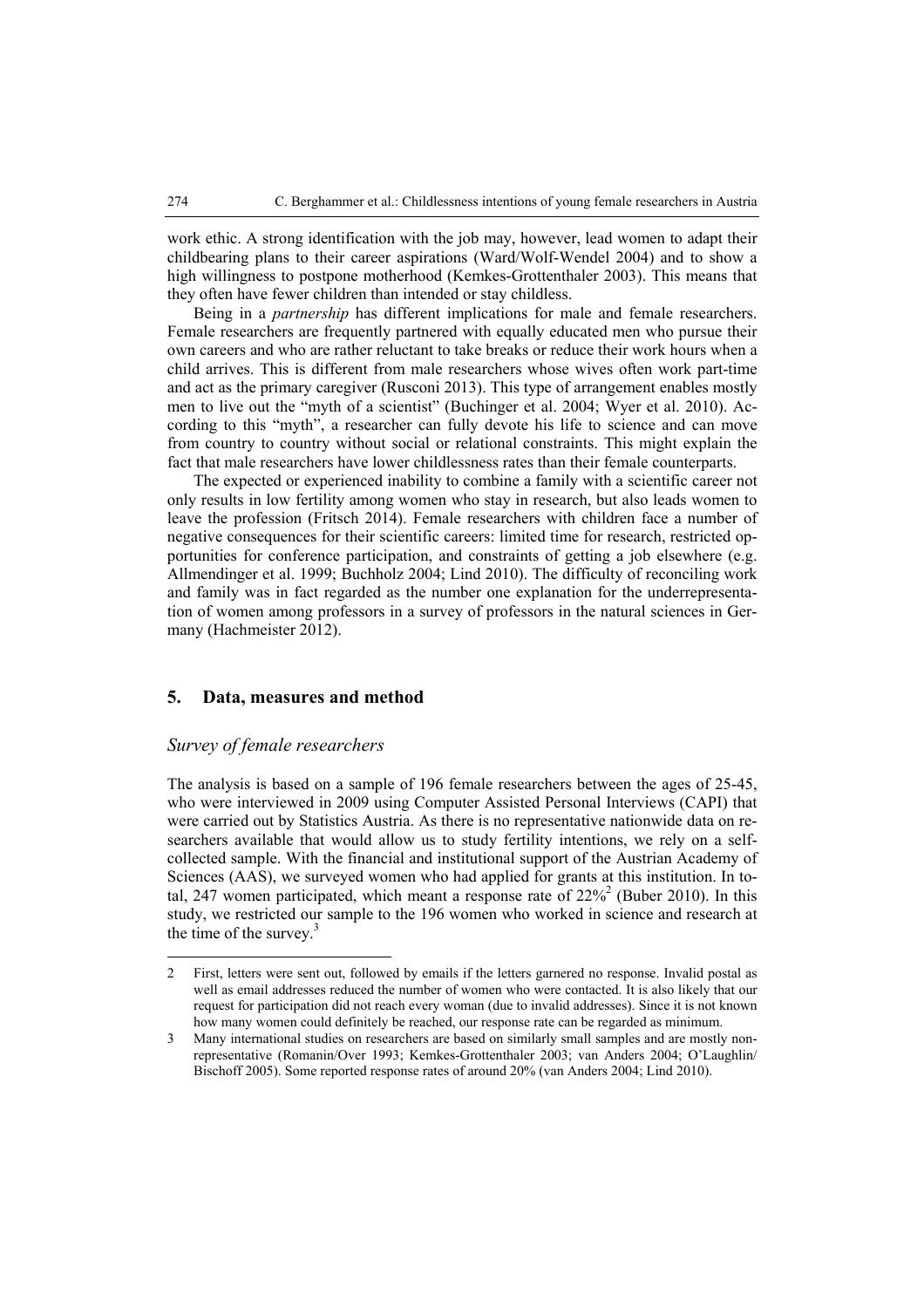It is a limitation of this study that the sampling design was non-random and thus the sample cannot be taken to be representative of (young) researchers in Austria. We acknowledge that the sample might be selective in a number of ways. First, the range of grants offered by the AAS shapes our sample. Grants are geared towards PhD students and post-doctoral researchers. Most grants are open to applicants from all disciplines and to both sexes (one grant is restricted to historians and another to women in natural and technical sciences; joint applications are possible in one grant dedicated to doctoral students). Altogether, the female researchers applied to five categories of grants. Secondly, successful applicants and women who applied between 2005 and 2007 are overrepresented (Buber 2010), because their willingness to participate in the survey was higher and their contact details (as procured from the administers of the grants) were more up-todate. This is reflected in the young age structure. Thirdly, we expect that a selection is due to more family-oriented researchers who are more open to participate in a study on family-related topics (this is a general concern of thematic surveys). Although we cannot generalize our results to young researchers in Austria, we are able to indicate general patterns of fertility intentions and suggest several important factors that may drive the high childlessness of female researchers.

Besides the selectivity of the sample, the data is limited due to its cross-sectional nature, i.e. we do not follow cohorts over time. When comparing different cohorts, we must consider that a process of leaving the profession had been taken place over the life-course, rendering older cohorts more selective than the young.

The female researchers were interviewed in the context of the Austrian "Generations and Gender Survey (GGS)" – a representative survey of the Austrian population in the 18 to-45-year-old age group, fielded in 2008/09 – using the same questionnaire and applying the same field work procedures. The sample of female researchers was thus a specific additional sample of the Austrian GGS. Focusing on childbearing and partnership, the GGS contains information on intended and realized fertility, ideal family size, attitudes towards childbearing, childcare arrangements, partnership history, and gender relations. In addition to the core GGS questionnaire, we included questions specific to scientific work that we posed exclusively to the female researchers. Throughout this paper, we compare the female researchers with a representative sample of 354 highly educated women (i.e. holding a university degree) in the same age range delineated in the core GGS who work in other occupations. Analyses for highly educated women are weighted.

Table 2 provides a description of our sample. It includes many young researchers who are at the beginning of their scientific careers. Two thirds of the researchers are below age 35. The vast majority (80%) are employed at universities in various capacities: mostly, they are pursuing a PhD, employed in a post-doctoral position or working on a project. Remarkably, 74% of researchers hold temporary contracts (and among women below age 35, this number climbs as high as 86%). The female researchers represent different scientific fields, including humanities and arts, social sciences, law and natural sciences.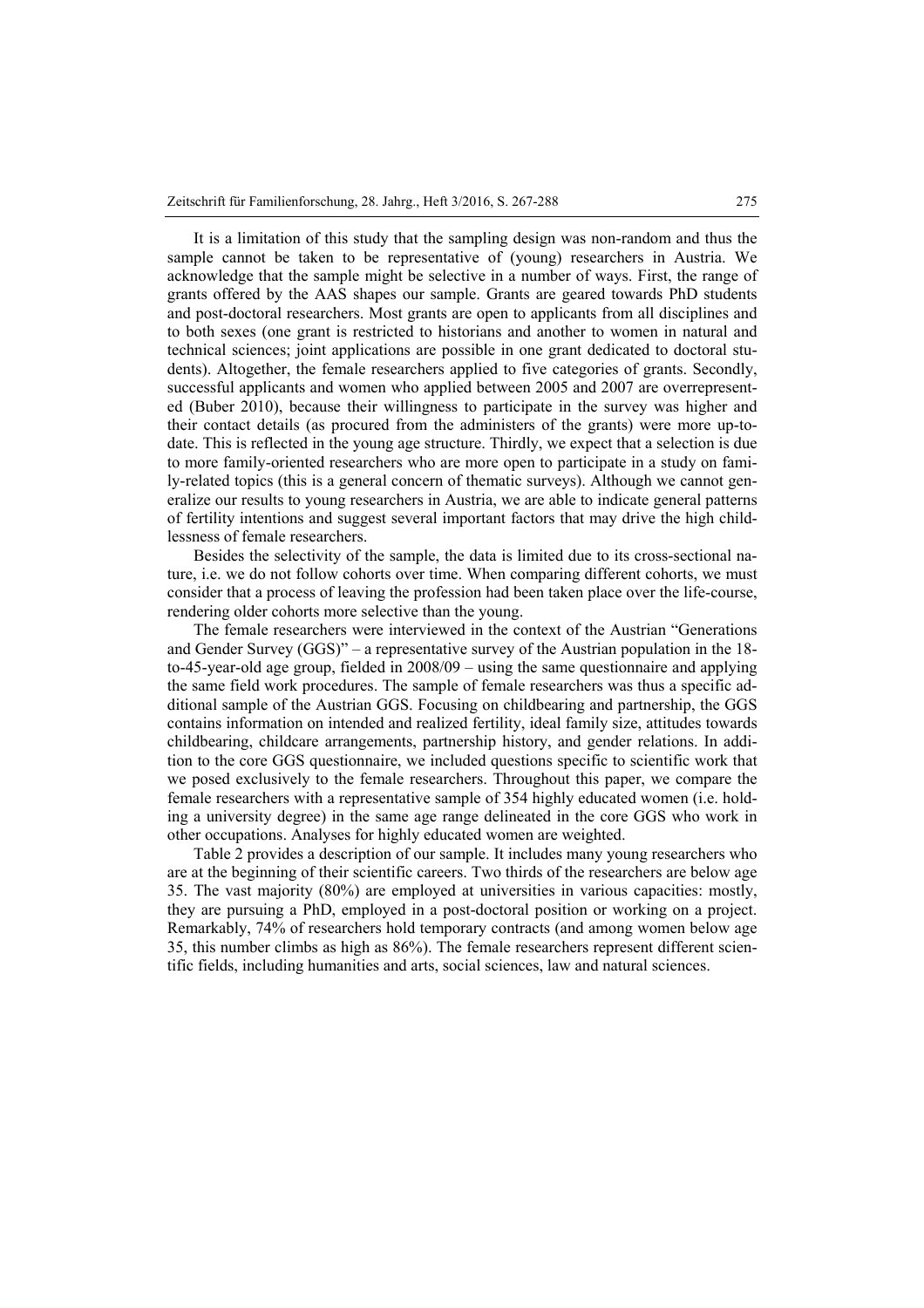|                                        | All ages (25-45 years) | Young ages (25-34 years) |  |  |
|----------------------------------------|------------------------|--------------------------|--|--|
| Age group                              |                        |                          |  |  |
| 25-29                                  | 31.6                   | 48.8                     |  |  |
| 30-34                                  | 33.2                   | 51.2                     |  |  |
| 35-39                                  | 18.9                   |                          |  |  |
| 40-45                                  | 16.3                   |                          |  |  |
| <b>Highest education</b>               |                        |                          |  |  |
| MA                                     | 42.4                   | 59.1                     |  |  |
| PhD                                    | 57.7                   | 40.9                     |  |  |
| Institution                            |                        |                          |  |  |
| University                             | 80.1                   | 80.3                     |  |  |
| Extra-university                       | 19.9                   | 19.7                     |  |  |
| <b>Discipline</b>                      |                        |                          |  |  |
| Humanities and arts                    | 36.1                   | 28.0                     |  |  |
| Social sciences                        | 12.4                   | 13.6                     |  |  |
| Law                                    | 4.6                    | 3.2                      |  |  |
| Natural and technical sciences         | 39.2                   | 48.8                     |  |  |
| Others                                 | 7.7                    | 6.4                      |  |  |
| Position at university <sup>1</sup>    |                        |                          |  |  |
| Professor, associate professor, docent | 13.5                   | 1.0                      |  |  |
| Assistant (post-doc)                   | 13.5                   | 7.9                      |  |  |
| Assistant (pre-doc)                    | 9.0                    | 12.9                     |  |  |
| Researcher (post-doc)                  | 25.0                   | 26.7                     |  |  |
| Researcher (pre-doc)                   | 26.9                   | 39.6                     |  |  |
| Lecturer                               | 5.8                    | 5.0                      |  |  |
| Other                                  | 6.4                    | 6.9                      |  |  |
| Contract type <sup>2</sup>             |                        |                          |  |  |
| Temporary (up to 2 years)              | 31.7                   | 36.9                     |  |  |
| Temporary (3 years or more)            | 42.2                   | 49.5                     |  |  |
| Permanent                              | 26.1                   | 13.6                     |  |  |
| Total                                  | 196                    | 127                      |  |  |

#### *Table 2*: Sample characteristics of female researchers sample (in percent)

*Notes*:

Missing values are negligible and not shown.

1 Includes only women working at universities (n=156 and n=101).

2 Includes only employed women  $(n=161 \text{ and } n=103)$ .

#### *Measures and method*

We study lifetime childlessness intentions and the certainty of those intentions based on the following questions. The number of (additionally) intended children was measured with: *"How many (more) children in total do you intend to have?"* This question was posed to respondents who answered that they (probably or certainly) wanted a child during the next three years or, if they did not, they (probably not, probably yes or certainly yes) wanted a child later in their lives. Respondents who certainly did not want a child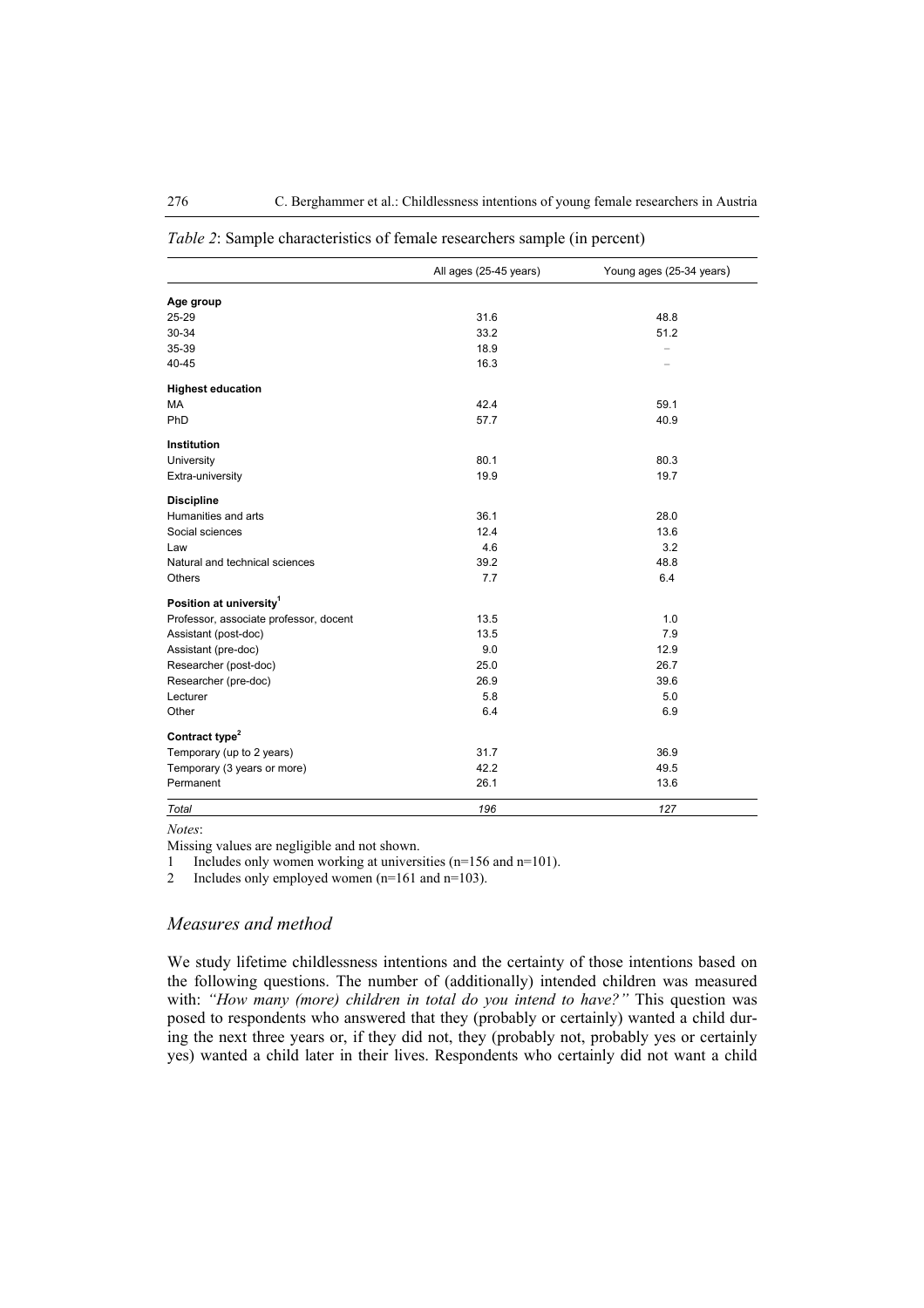were coded as intending to stay childless. We based our analyses on the certainty of childlessness intentions on the following question: *"To what degree does the following state*ment apply to you personally: I want to stay childless. Definitely not, probably not, prob*ably yes, definitely yes."* At one point in the analysis, we contrasted the intended number with the ideal number of children, as measured by: *"For you personally, what is the ideal number of children you would like to have or would have liked to have?"* The ideal number of children reflects personal ideals without figuring in constraints. When reporting fertility intentions, respondents do generally take their circumstances into account, rendering the responses more concrete and realistic (van Peer 2002).

In the descriptive part of the study we compared childlessness intentions and the certainty of those intentions among female researchers and highly educated women working outside research. Young, childless researchers below age 35 are at the centre of our interest and we provide separate results for this group.

In order to explore the characteristics of researchers that intend to remain childless, we estimated a logistic regression model. We split the categories for certainty of childlessness intentions into (a) "definitely not" and "probably not" versus (b) "definitely yes" and "probably yes". We included the following six independent variables: age (in years), partnership status (married or cohabiting; living apart or no partner), discipline (natural and technical sciences; social sciences and humanities; other), and three questions that captured employment uncertainty, work-family balance, and personal career orientation. Employment uncertainty was measured with the question: *"How secure or insecure was your job during the past three years? 1=very secure, …, 5=very insecure."* Work-family balance was measured by asking: *"For you personally, how easy or difficult do you anticipate balancing your professional aims with family life will be? 1=very easy, …., 5=very difficult."* Finally, the question representing personal career orientation was: *"How important is/was your career in your decision to have a child? 1=not important at all, …, 4=very important."* All three were used as continuous variables.

#### **6. Empirical results: Fertility intentions of female researchers**

In many ways, the work characteristics of this sample closely tie in with previous studies (see Table A.1). The female researchers interviewed display a strong work orientation: close to 50% of them work more than 40 hours a week; this number is closer to 30% among their highly educated peers who are not involved in research. Both groups are in financially secure positions; they indicate few problems making ends meet. Female researchers report higher workplace flexibility, around one quarter (partly) work from home. They are much more frequently employed on fixed-term contracts: 74% of researchers versus 18% of other highly educated women. The international orientation is characteristic of scientific work. The researchers interviewed frequently stay abroad and regularly attend conferences. They are just as likely as their highly educated peers to have a partner (around 80%), but they more often live in less committed partnerships, i.e. cohabitation or living apart together (LAT). When in LAT relationships, female researchers tend to live further away from their partners (not shown): 39% of them are less than an hour's commute from their partner (versus 66% among their comparison group), and 43%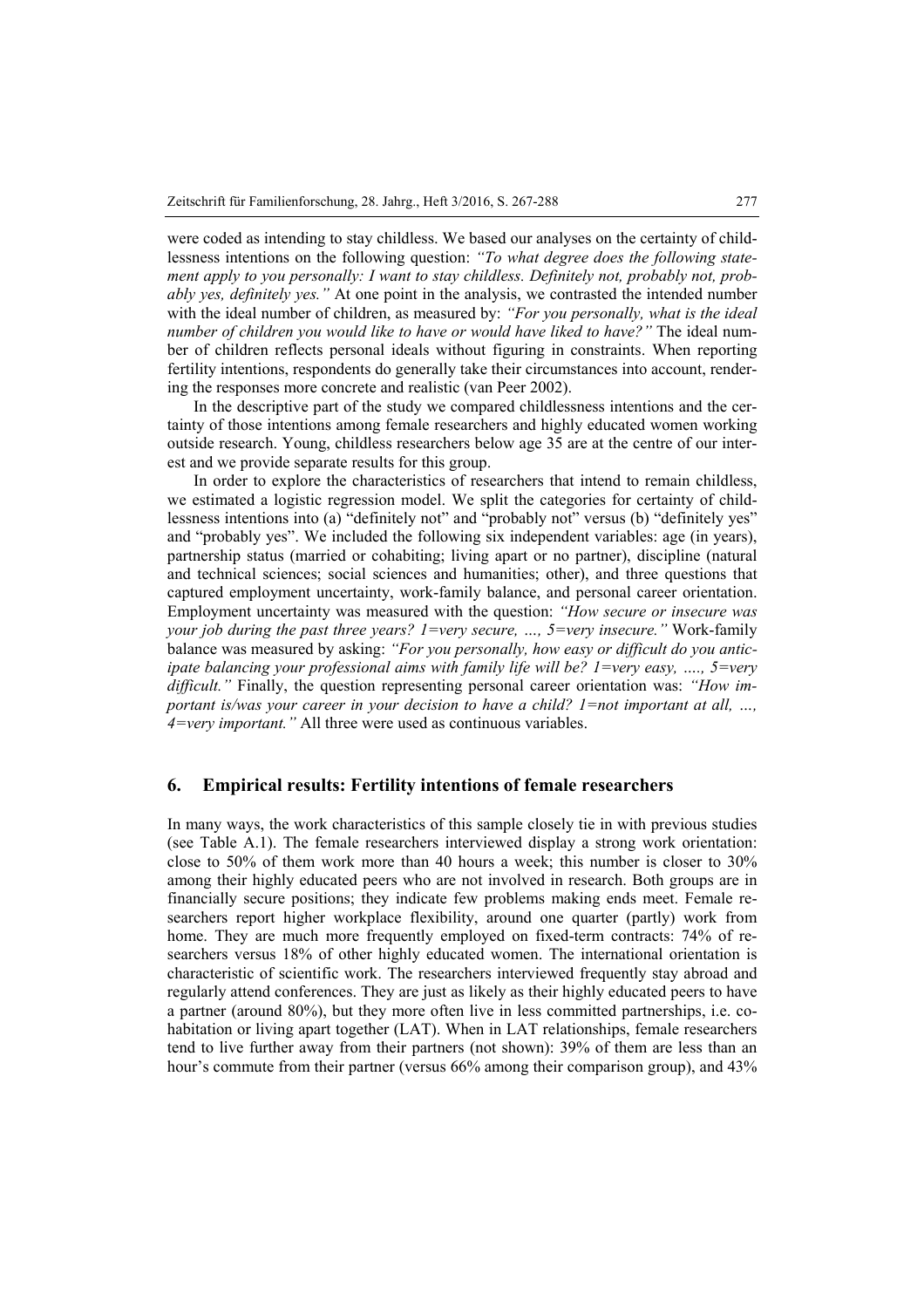are in long-distance relationships, where they have to travel two and more hours – often abroad – to see their partner. Around one third of partnered researchers have a partner who also works in research. Large differences are discernible with respect to motherhood status: 29% of the researchers have children, as opposed to 45% of highly educated women (and 16% versus 26% among women below age 35).

We then compared childlessness intentions of childless female researchers and highly-educated women in other occupations. As depicted in Figure 1, family size intentions are almost identical, which is remarkable given the conspicuously higher childlessness among female researchers. Between the ages of 25-34, a low percentage (7%) intend to stay childless (ages 25-45: 15%), and the majority of childless researchers in this sample want to have two children. This result reveals an astonishing gap to the observed childlessness of around 45% among female researchers past their reproductive period as was both reported in the literature for earlier cohorts (Buchholz 2004; Fieder et al. 2005) and found for women aged 40-45 in our sample (not shown).

*Figure 1*: Intended number of children among childless female researchers and other highly educated women (in percent)



■ Childless ■ 1 ■ 2  $\Box$  3 and more

With regard to the certainty of childlessness intentions, the plans of the two groups are strikingly similar as well (Figure 2). Only 13% of childless researchers below age 35 state that they probably or definitely want to stay childless, compared to 11% among their highly educated peers. This similarity also holds when considering all ages. Childbearing intentions frequently involve some degree of uncertainty, which explains the difference between 7% when a definite number is demanded (as in Figure 1) and 13% when uncertainty is introduced (Figure 2). In particular, some respondents who had stated that they intended to have one child also responded that they "probably" intended to stay childless.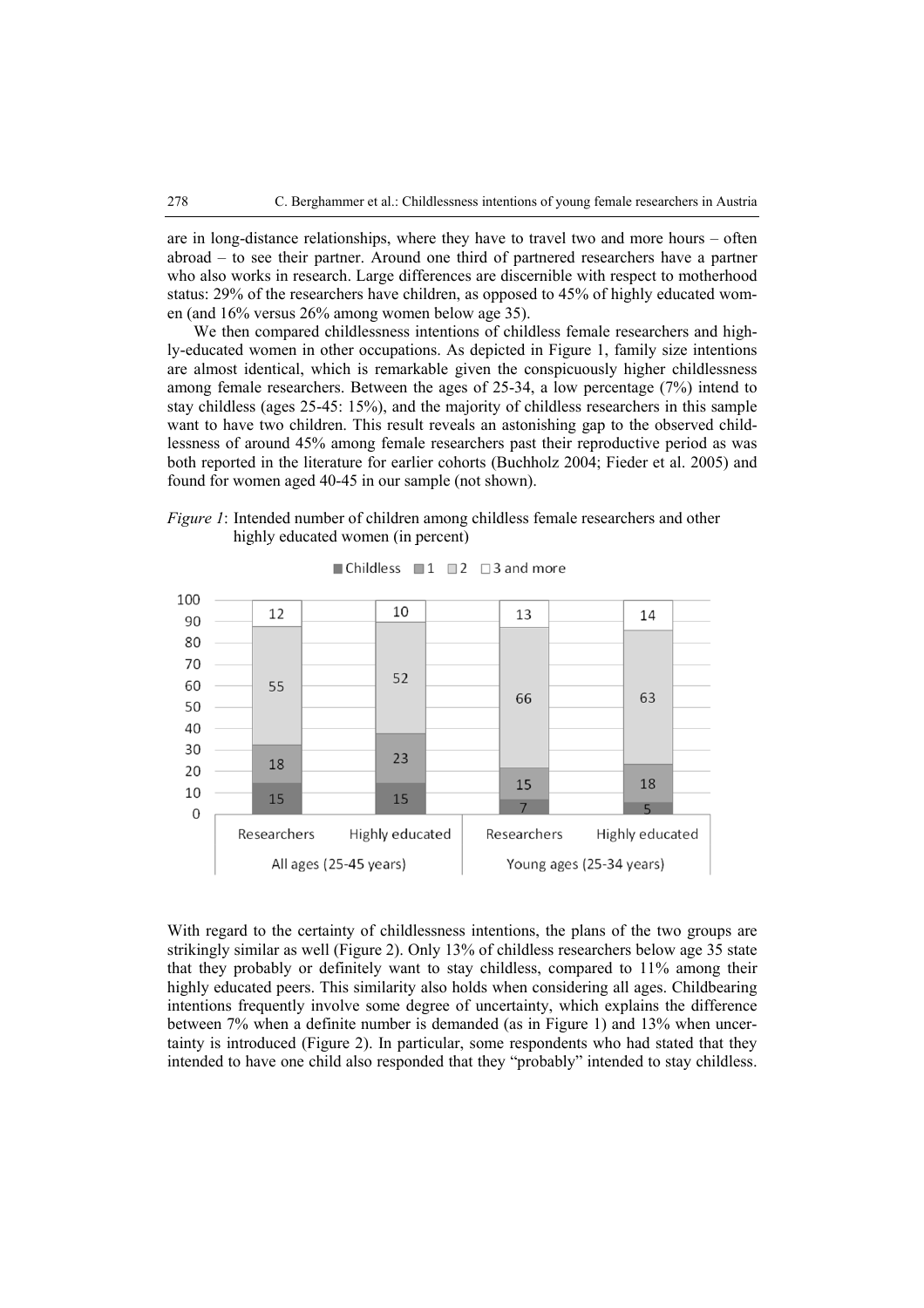The results in Austria are very close to findings from Germany, which reported 13% childlessness intentions among (male and female) researchers (Lind 2010) and 14% among female academics at the German University of Mainz (Kemkes-Grottenthaler 2003).





Definitely yes Probably yes Probably not □ Definitely not

Differences in childlessness as personal ideal, ultimately intended childlessness and actual childlessness are portrayed in Figure 3. The share of ultimately intended childlessness is computed on the basis of both childless women and mothers (differently from Figures 1 and 2, which were restricted to childless women). We found that in the two younger age groups, childlessness ideals and intentions in this sample were rather low – between 2% and 8% – and similar between researchers and other highly educated women. Childlessness ideals (as the more abstract measure, where constraints are not figured in) remained consistently below intentions and the gap between both measures increased as childlessness intentions started to go up in the oldest age group. This rise is steeper among researchers than among other highly educated women and could reflect several factors: the process of developing different preferences over time; revising intentions downward when the women realize they cannot fulfil their desires (Quesnel-Vallée/Morgan 2003; Liefbroer 2009; Sobotka 2009); or that young researchers with a strong family orientation opt out of science, while those with higher childlessness intentions remain. Most obvious is, however, the growing gap in actual childlessness between female researchers and their counterparts. Researchers frequently postpone childbearing to their late thirties and, in the oldest age group, 46% are childless compared to 36% among highly educated women in other occupations.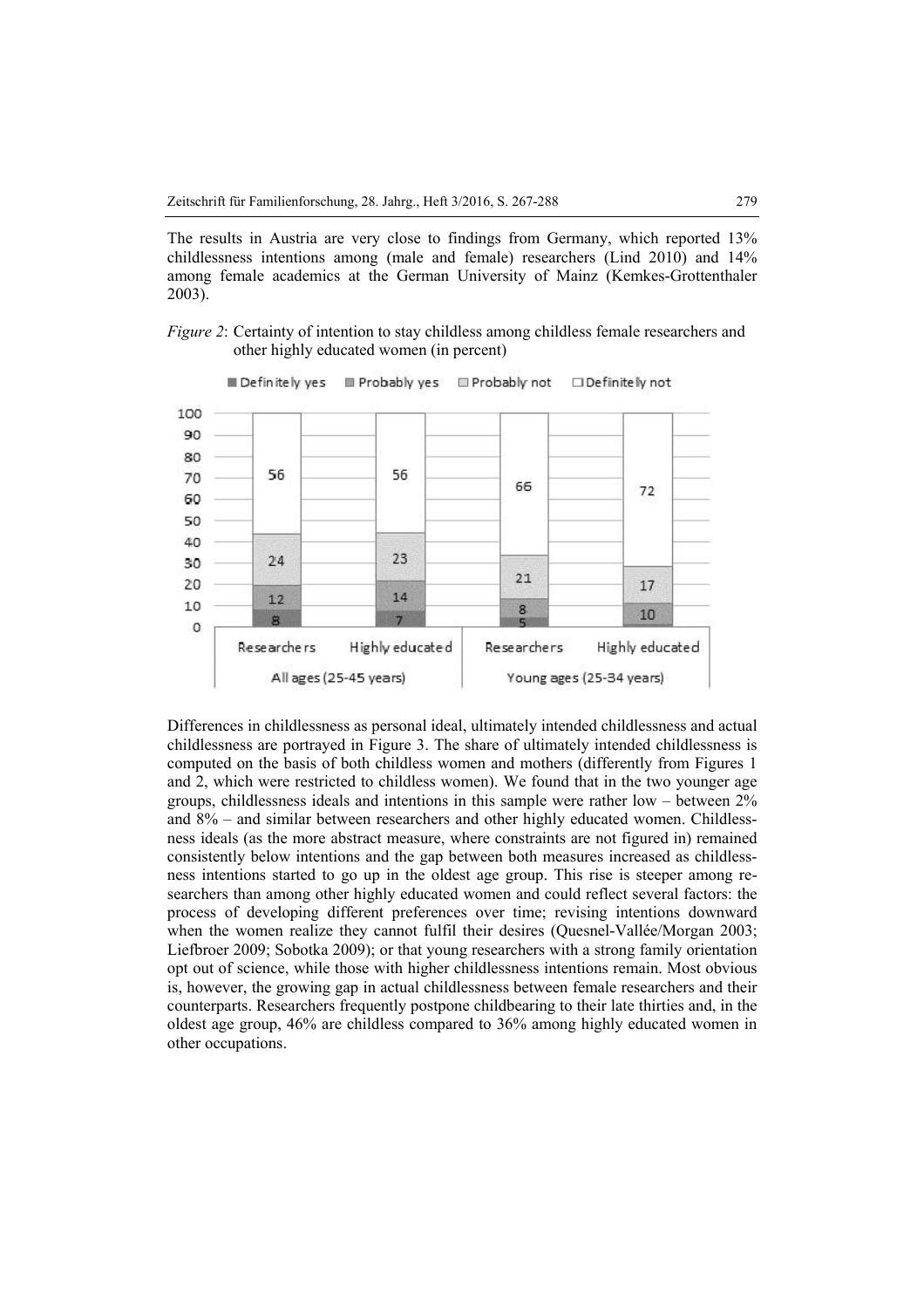*Figure 3*: Personal childlessness ideal, ultimately intended childlessness and actual childlessness among female researchers and other highly educated women (in percent)



Finally, we display the results of the multivariate model (Table 3). The descriptive findings had already revealed the importance of age in intended childlessness. Women of a higher age in this sample intend to stay childless significantly more frequently. The other findings are not significant – despite (partly) large effect sizes – which may result from the small sample size. The results should thus be interpreted with caution. While they can give first insights into the reasons for voluntary childlessness, firm conclusions cannot be drawn. Voluntary childlessness appears to be associated with not currently having a partner or living apart. In addition, several aspects of the employment situation seem to matter. Researchers who perceive high employment insecurity (frequently caused by temporary contracts) more often intend to stay childless as do those who expect that the workfamily balance will be difficult. Personal work orientation also seems to play a role. Researchers for whom their own professional career is more important for the childbearing decision more often want to remain childless.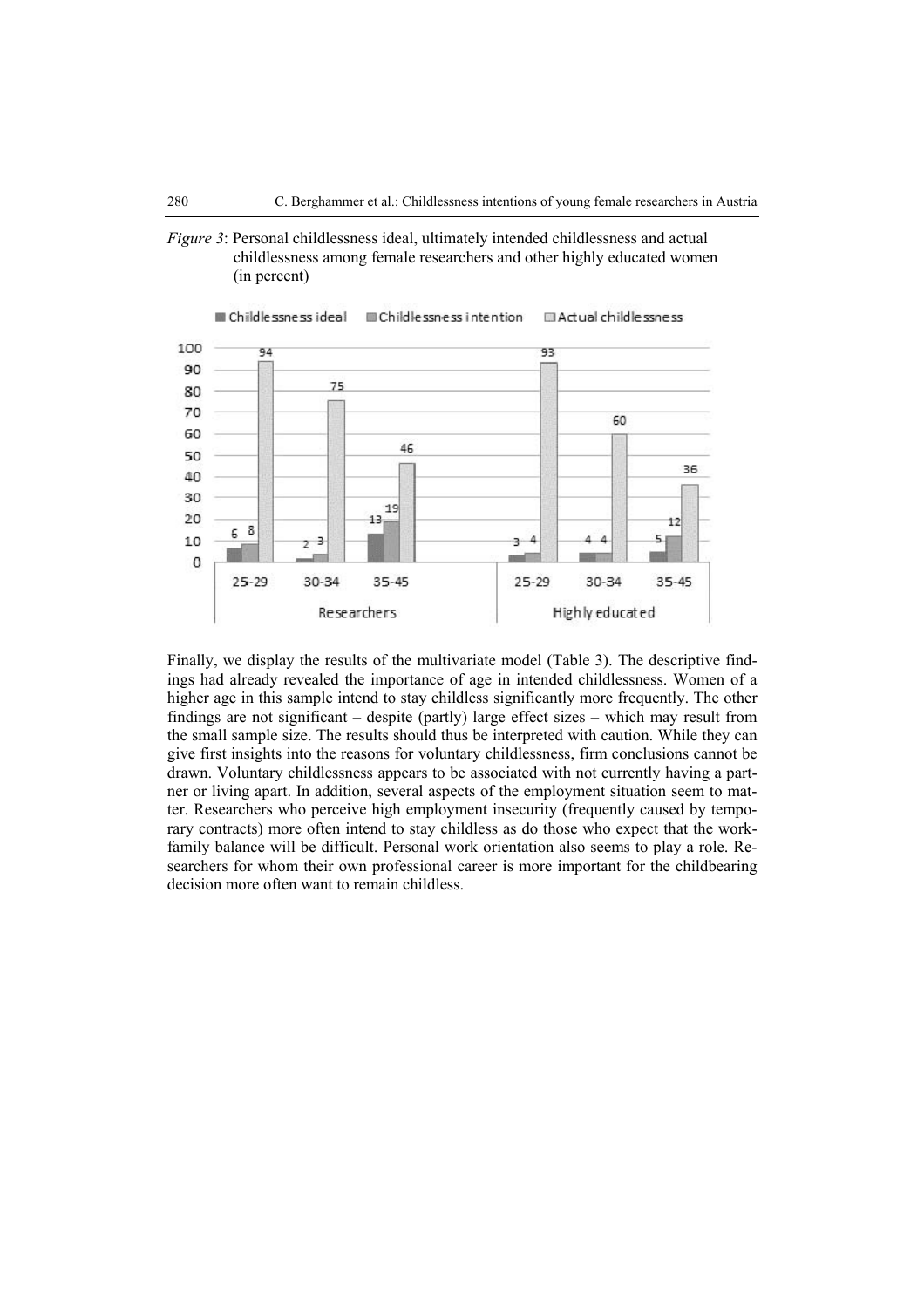|                                           | Odds ratios | Std. error |  |
|-------------------------------------------|-------------|------------|--|
| Age (in years)                            | $1.24***$   | 0.07       |  |
| Partnership                               |             |            |  |
| Married or cohabiting                     | 1           |            |  |
| No partner or LAT                         | 2.11        | 1.11       |  |
| <b>Discipline</b>                         |             |            |  |
| Natural or technical sciences             | 1           |            |  |
| Social sciences or humanities             | 0.58        | 0.36       |  |
| <b>Employment uncertainty</b>             | 1.30        | 0.24       |  |
| Reconciliation difficult                  | 1.44        | 0.40       |  |
| Career important in childbearing decision | 1.34        | 0.48       |  |
| n                                         | 130         |            |  |
| $R^2$                                     | 0.186       |            |  |

| Table 3: Determinants of intention to stay childless among childless female researchers, |
|------------------------------------------------------------------------------------------|
| logit model                                                                              |

*Notes*:

Significance levels: \*\*\*  $p \le 0.001$ ; \*\*  $p \le 0.01$ ; \*  $p \le 0.05$ 

"Other discipline" was controlled, but results are not shown.

#### **7. Discussion**

We studied childlessness intentions of young female researchers in Austria based on a sample of researchers who had applied for a grant at the Austrian Academy of Sciences. The majority of the women in our sample are childless researchers under the age of 35 who are pursuing their doctoral or post-doctoral studies. Due to the limits of the sample (small size and non-representative), we regard our study as exploratory and refrain from generalizing the results. Our results do, however, reflect several previous studies on actual and intended childlessness (Kemkes-Grottenthaler 2003; Buchholz 2004; Fieder et al. 2005; Lind 2010).

The results suggest that only a small number of young female researchers without children intend to stay childless: 7% of researchers aged 25-34 do not want to have any children (when uncertainty is considered, 13% definitely or probably want to stay childless). Two thirds of the sample intends to have two children. The Austrian results are in line with findings from Germany that documented similarly low childlessness intentions among scholars (Kemkes-Grottenthaler 2003; Lind 2010). Our results imply that researchers are both work-centered *and* have a clear preference for children. Voluntary childlessness and career aspirations seem to therefore not be as closely related as some of the literature has suggested (Hakim 2003).

We furthermore compared female researchers with highly educated women in other occupations, based on the large gap in observed childlessness between them in cohorts that had already completed childbearing (as shown in the introduction). In contrast to other highly skilled professions, the scientific field is characterised on average by long working hours, geographical mobility and a long phase of employment uncertainty. In view of the large actual childlessness gap, we unexpectedly found that intended childlessness is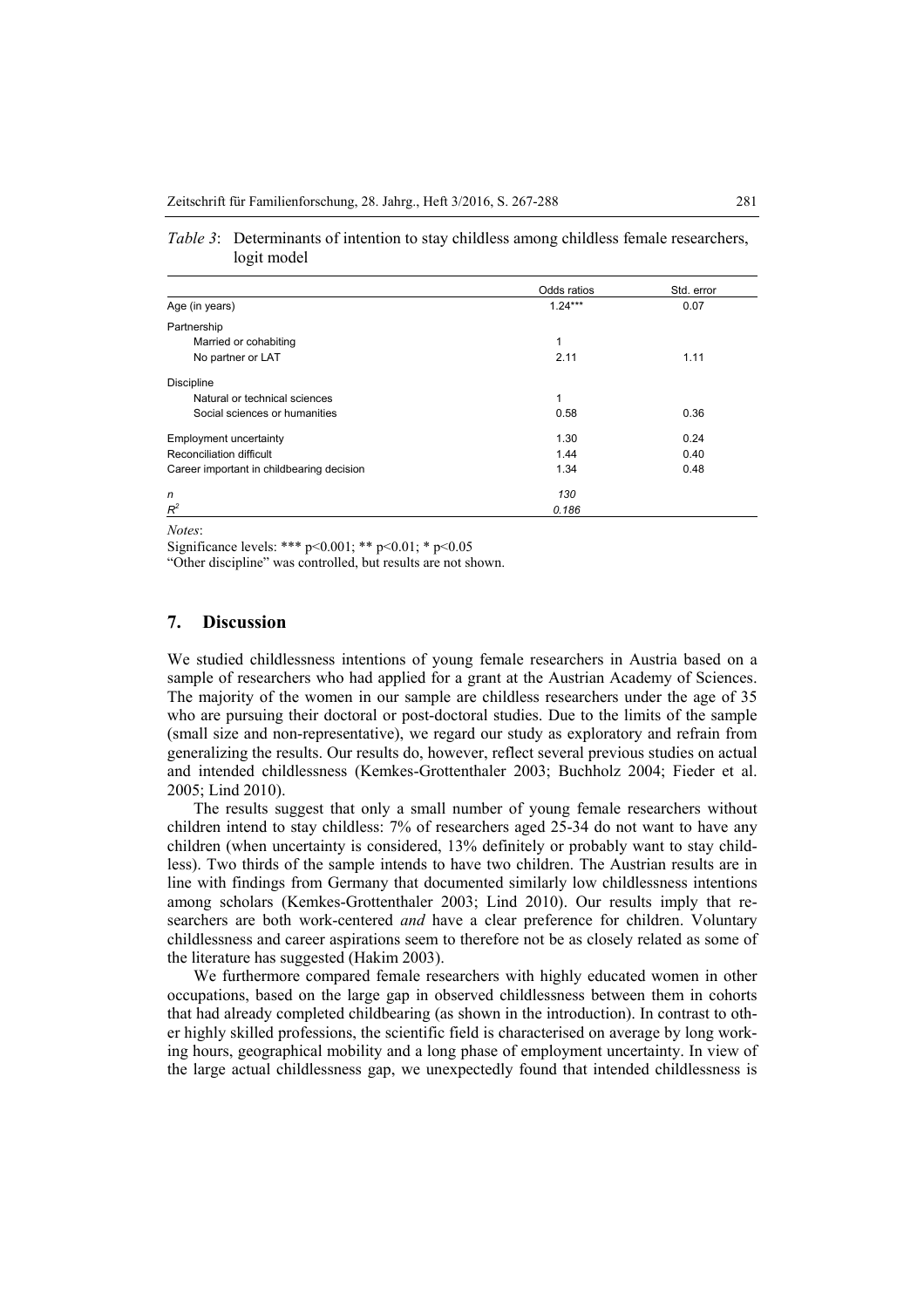very similar in both groups of women. We also observed that female researchers – more than other highly educated women – strongly shift childbearing to later reproductive ages. They often enter motherhood in their mid- to late-thirties and childbearing intentions remain high until the end of their reproductive periods. In addition, we recognized several factors that are related to female researchers' voluntary childlessness, pertaining to workrelated conditions, personal career orientation, and partnership context. The results are not significant, but still suggest that female researchers who experience a high level of work precariousness and who expect a family to be difficult to combine with their professional aims are more likely to not want any children. Researchers with a strong career orientation are also more likely to state that they intend to remain childless. The lack of a partner in the household seems to be related to voluntary childlessness as well. A high proportion of the researchers in our sample were partnered (one third with another researcher), however, these were often less committed partnership forms or long-distance relationships.

The low prevalence of intended childlessness in younger cohorts is in stark contrast to the pronounced childlessness level of around 45% among female researchers and professors in previous cohorts (Buchholz 2004; Fieder et al. 2005). Since we focus on younger cohorts, we are unable to determine whether this high level of childlessness in older cohorts includes a high share of involuntary childlessness, whether they had higher childlessness intentions or whether they are a select group that has stayed in research.

This study has underlined that when supporting women in their scientific careers and, in particular, reaching high status positions, the issue of realizing one's family desires is of primary importance. Having children is a key component of a person's life plan; one that is not easily abandoned. If young female researchers rate their chances of realizing their intentions while still performing well in their job as low, they will continue to drop out of research. Others will give up on their childbearing plans. The main contribution of this study is to show that the young researchers interviewed indeed want children and that the high childlessness rates observed may be largely unintended. This finding is significant for understanding the underrepresentation of women in research. In Austria, a large number of measures have been undertaken to raise the proportion of women in research (particularly at universities). Those interventions have been successful: the number of female professors is on the rise and leadership positions are increasingly occupied by women. It remains to be seen, however, whether these women are able to combine their professional ambitions with the family they intend to have – or whether childlessness among female researchers will continue to be a phenomenon seen in future generations.

#### *Acknowledgements*

We thank Wolfgang Lutz, Ulrike Zartler and four anonymous reviewers for their helpful comments on earlier drafts of this article. We also thank Barbara Haberl and Birgit Distler from the Office for Fellowships and Awards of the Austrian Academy of Sciences and Petra Schmutz for their valuable help and support. Data collection among female researchers was financed by the Austrian Academy of Sciences. The Austrian GGS was conducted by Statistics Austria with the financial support of the Federal Ministry of Economy, Family and Youth, the Federal Ministry of Science and Research and the Fed-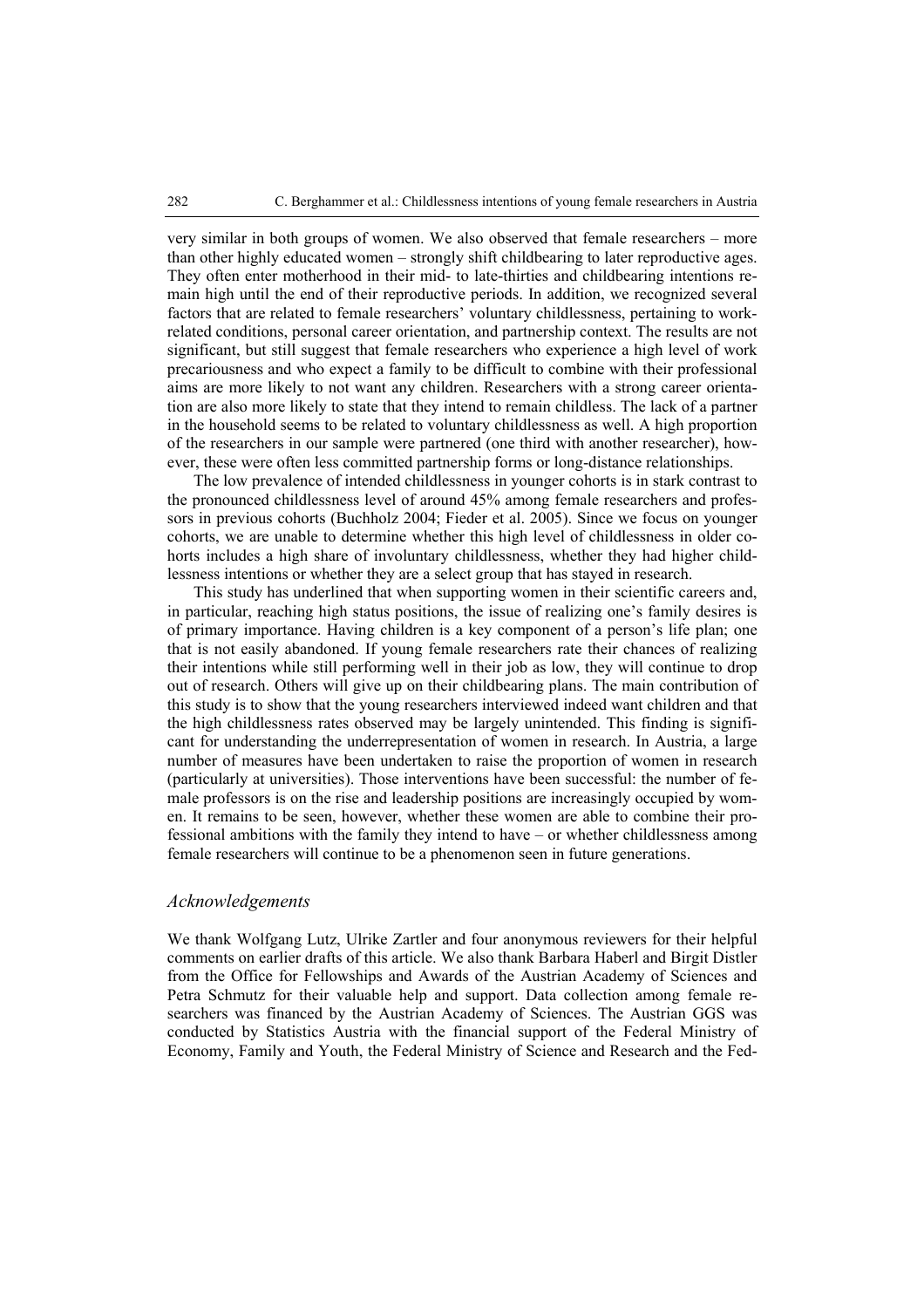#### *References*

- Adsera, A. (2006). An economic analysis of the gap between desired and actual fertility: The case of Spain. *Review of Economics of the Household, 4, 1*, pp. 75-95.
- Allmendinger, J., von Stebut, J., Fuchs, S. & Brückner, H. (1999). Eine Liga für sich? Berufliche Werdegänge von Wissenschaftlerinnen in der Max-Planck-Gesellschaft. In: Neusel, A. & Wetterer, A. (Eds.), *Vielfältige Verschiedenheiten. Geschlechtsverhältnisse in Studium, Hochschule und Beruf*. Frankfurt am Main: Campus, pp. 193-220.
- Auferkorte-Michaelis, N., Metz-Göckel, S., Wergen, J. & Klein, A. (2006). Junge Elternschaft und Wissenschaftskarriere. Wie kinderfreundlich sind Wissenschaft und Universitäten? *Zeitschrift für Frauenforschung und Geschlechterstudien*, *23*, *4*, pp. 14-23.
- Baierl, A. (2016). Neue Wissenschaftskarrieren. Familiale und berufliche Perspektiven von Wissenschaftlerinnen und Wissenschaftlern. Vienna: Austrian Institute for Family Studies (Working Paper 86).
- Becker, G. (1993). *Human capital. A theoretical and empirical analysis with special reference to education*. Chicago: Chicago University Press.
- Berghammer, C. (2013). Keine Zeit für Kinder? Veränderungen in der Kinderbetreuungszeit von Eltern in Deutschland und Österreich. *Zeitschrift für Soziologie*, *42*, *1*, pp. 52-73.
- Berghammer, C. (2014). The return of the male breadwinner model? Educational effects on parents' work arrangements in Austria, 1980-2009. *Work, Employment and Society*, *28*, *4*, pp. 611-632.
- Brechelmacher, A., Park, E., Ates, G. & Campbell, D. F. J. (2015). The rocky road to tenure Career paths in academia. In: Fumasoli, T., Goastellec, G. & Kehm, B. M. (Eds.), *Academic work and careers in Europe: trends, challenges, perspectives*. Heidelberg/New York: Springer, 13-40.
- Buber, I. (2010). Wissenschaftlerinnen in Österreich Zusatzerhebung im Rahmen des GGS. Dokumentation der Datenerhebung und deskriptive Ergebnisse. Vienna: Vienna Institute of Demography/Austrian Academy of Sciences (Working Paper 2).
- Buchholz, L. (2004). Wissenschaftskarrieren an österreichischen Universitäten. Erfahrungen und Einstellungen von Professorinnen und Professoren. In: Appelt, E. (Ed.), *Karriereschere. Geschlechterverhältnisse im österreichischen Wissenschaftsbetrieb*. Vienna: LIT, pp. 71-91.
- Buchinger, B. (2006). Skizzen zur "work-life-balance" bei WissenschaftlerInnen an österreichischen Universitäten. In: Buchmayr, M. & Neissl, J. (Eds.), *Work-life balance und Wissenschaft – ein Widerspruch?* Vienna: LIT, pp. 22-38.
- Buchinger, B., Gödl, D. & Gschwandtner, U. (2004). Karriereverläufe und Vereinbarkeit von Beruf und Privatem bei WissenschaftlerInnen. In: Appelt, E. (Eds.), *Karriereschere. Geschlechterverhältnisse im österreichischen Wissenschaftsbetrieb*. Vienna: LIT, pp. 47-69.
- Buchmayr, M. & Neissl, J. (2006) (Eds.). *Work-life balance und Wissenschaft ein Widerspruch?* Vienna: LIT.
- Comer, D. R. & Stites-Doe, S. (2006). Antecedents and consequences of faculty women's academicparental role balancing. *Journal of Family and Economics Issues, 27, 3*, pp. 495-512.
- European Commission. (2016). *She figures 2015. Gender in research and innovation.* Luxembourg: Publications Office of the European Union.
- Fieder, M., Huber, S., Bookstein, F. L., Iber, K., Schäfer, K., Winckler, G. & Wallner, B. (2005). Status and reproduction in humans: New evidence for the validity of evolutionary explanations on basis of a university sample. *Ethology*, *111*, pp. 940-950.
- Fritsch, N.-S. (2014). Warum Wissenschaftlerinnen die Universität verlassen. Eine biografische Fallanalyse zu Ausstiegsgründen aus dem österreichischen Universitätssystem. *SWS-Rundschau*, *54*, *2*, pp. 159-180.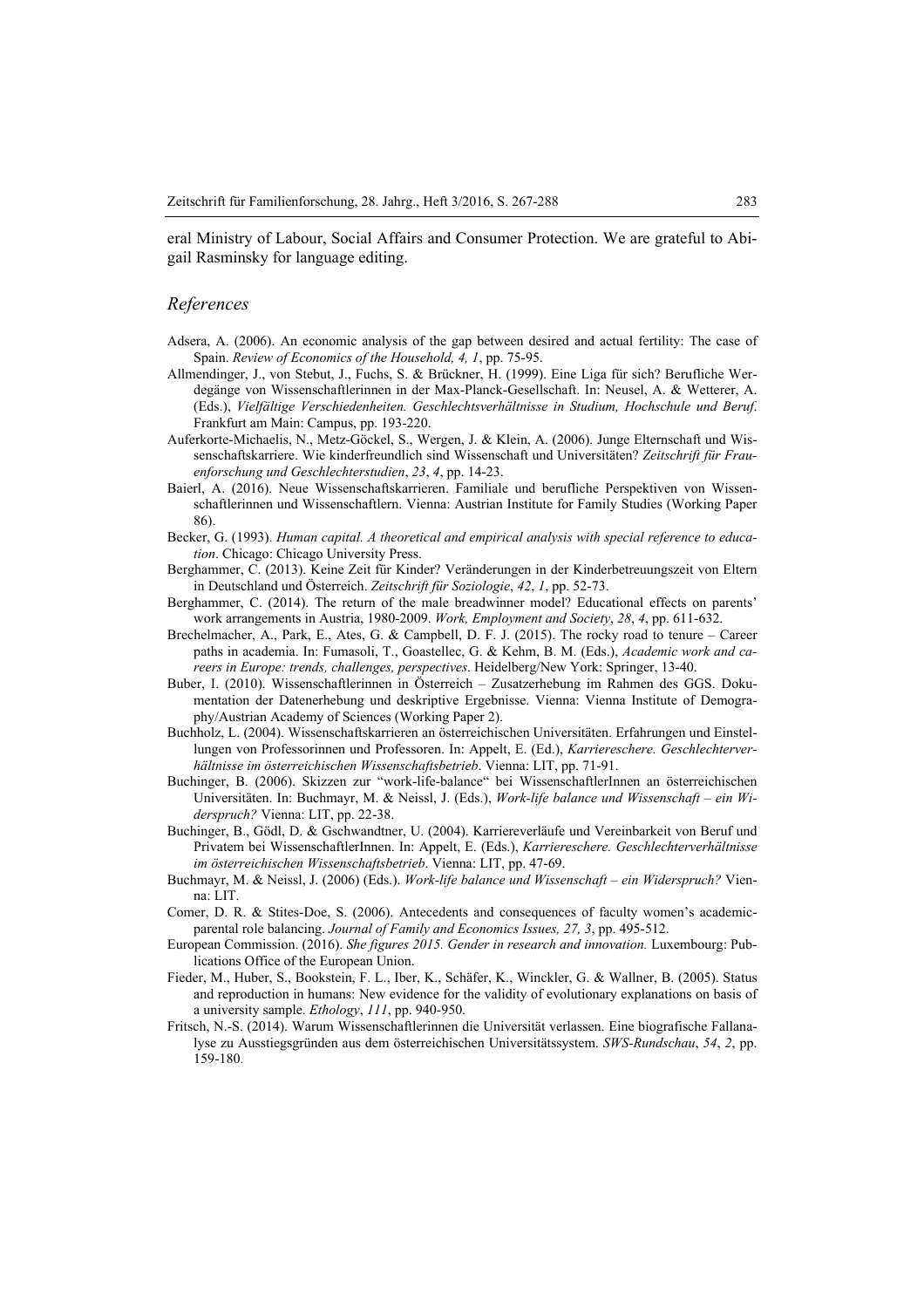- Fritsch, N.-S. (2015). At the leading edge does gender still matter? A qualitative study of prevailing obstacles and successful coping strategies in academia. *Current Sociology*, *63*, *4*, pp. 547-565.
- Hachmeister, C.-D. (2012). Einsam an der Spitze: Unterrepräsentanz von Frauen in der Wissenschaft aus Sicht von Professor(inn)en in den Naturwissenschaften. Gütersloh: CHE Centre for Higher Education (Working Paper 153).
- Hakim, C. (2003). A new approach to explaining fertility patterns: preference theory. *Population and Development Review*, *29*, *3*, pp. 349-374.
- Heiland, F., Prskawetz, A. & Sanderson, W. C. (2005). *Do the more-educated prefer smaller families?* Vienna: Vienna Institute of Demography/Austrian Academy of Sciences (Working Paper 3).
- Janger, J., Strauss, A. & Campbell, D. F. J. (2013). *Academic careers: a cross-country perspective*. WWW for Europe (Working Paper 37).
- Kemkes-Grottenthaler, A. (2003). Postponing or rejecting parenthood? Results of a survey among female academic professionals. *Journal of Biosocial Science*, *35*, *2*, pp. 213-216.
- Kreckel, R. (2013). Akademischer Nachwuchs als Beruf? Zur unzeitgemäßen Aktualität Max Webers. In: Haller, M. (Ed.), *Wissenschaft als Beruf. Bestandsaufnahme – Diagnosen – Empfehlungen*. Vienna: Austrian Academy of Sciences, pp. 54-67.
- Kreetz, T. (2004). Wissenschaftlerinnen in der außeruniversitären Forschung: Deutschland, Frankreich und Österreich im Vergleich. In: Appelt, E. (Eds.), *Karriereschere. Geschlechterverhältnisse im österreichischen Wissenschaftsbetrieb*. Vienna: LIT.
- Krimmer, H., Stallmann, F., Behr, M. & Zimmer, A. (2004). *Karrierewege von ProfessorInnen an Hochschulen in Deutschland*. Münster: Institut für Politikwissenschaft.
- Liefbroer, A. C. (2009). Changes in family size intentions across young adulthood: A life-course perspective. *European Journal of Population*, *25*, *4*, pp. 363-386.
- Lind, I. (2008a). Aufgeschobene Kinderwünsche, eingeschränkte Perspektiven? Zur Vereinbarkeit von Wissenschaft und Elternschaft – Ergebnisse einer aktuellen Studie. *Forschung und Lehre*, pp. 754- 756.
- Lind, I. (2008b). Balancing career and family in higher education New trends and results. In: Grenz, S., Kortendiek, B., Kriszio, M. & Löther, A. (Eds.), *Gender equality programmes in higher education*. Berlin: VS Verlag, pp. 193-208.
- Lind, I. (2010). Was verhindert Elternschaft? Zum Einfluss wissenschaftlicher Kontextfaktoren und individueller Perspektiven auf generative Entscheidungen des wissenschaftlichen Personals. In: Bauschke-Urban, C., Kemphans, M. & Sagebiel, F. (Eds.), *Subversion und Intervention. Wissenschaft und Geschlechter(un)ordnung*. Opladen: Budrich, 155-178.
- Lind, I. (2013). Wissenschaft als "greedy occupation"? In: Haller, M. (Ed.), *Wissenschaft als Beruf. Bestandsaufnahme – Diagnosen – Empfehlungen*. Vienna: Austrian Academy of Sciences, pp. 95-109.
- Mason, M. A. & Goulden, M. (2004). Do babies matter (Part II)? Closing the baby gap. *Academe*, *90*, *6*, pp. 10-15.
- McDowell, J. M. (1982). Obsolence of knowledge and career publication profiles: Some evidence of differences among fields in costs of interrupted careers. *The American Economic Review*, *72*, *4*, pp. 752-768.
- Merz, E.-M. & Liefbroer, A. C. (2011). *Report on analysis of ESS data on cross-national differences in the timing and quantum of fertility*. [http://vidrepro.oeaw.ac.at/wp-content/uploads/Merz-Liefbroer\\_](http://vidrepro.oeaw.ac.at/wp-content/uploads/Merz-Liefbroer_)  quantum-fertility.pdf [Retrieved: July 2016].
- Metz-Göckel, S., Heusgen, K., Möller, C., Schürmann, R. & Selent, P. (2014). *Karrierefaktor Kind. Zur generativen Diskriminierung im Hochschulsystem*. Opladen: Budrich.
- Neyer, G. (2009). Bildung und Kinderlosigkeit in Österreich und in Schweden. *Zeitschrift für Familienforschung/Journal of Family Research*, *21*, *3*, pp. 286-309.
- O'Laughlin, E. M. & Bischoff, L. G. (2005). Balancing parenthood and academia: Work/family stress as influenced by gender and tenure status. *Journal of Family Issues*, *26*, *1*, pp. 79-106.
- Pechar, H. & Wroblewski, A. (2012). Austria: Non-traditional students in the 2000s. In: Slowey, M. & Schuetze, H. G. (Eds.), *Global perspectives on higher education and lifelong learners*. London & New York: Routledge, 25-42.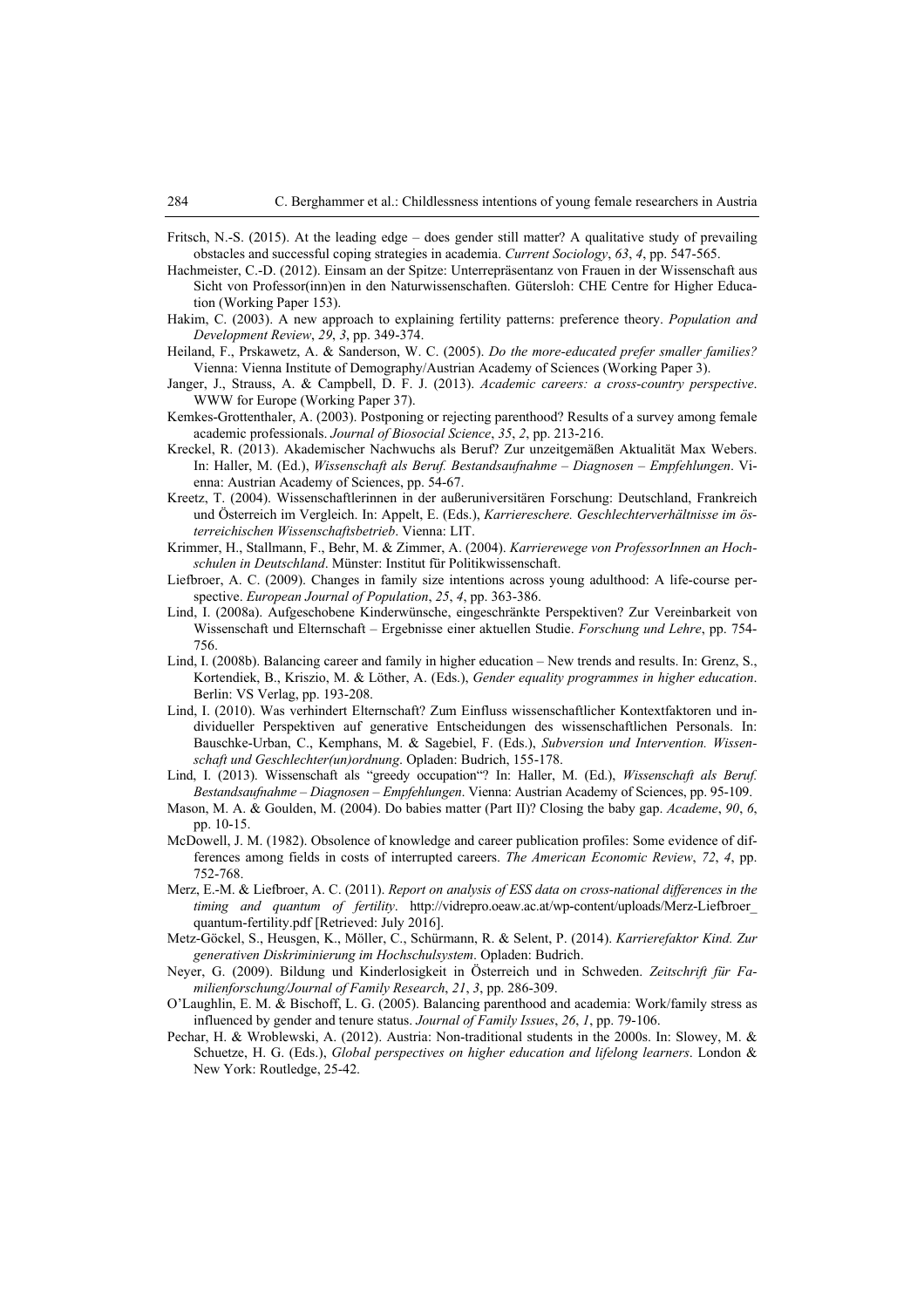- Philipov, D. (2009). Fertility intentions and outcomes: the role of policies to close the gap. *European Journal of Population*, *7*, *4*, pp. 355-361.
- Prskawetz, A., Sobotka, T., Buber, I., Engelhardt, H. & Gisser, R. (2008). Austria: Persistent low fertility since the mid-1980s. *Demographic Research*, *19*, *12*, pp. 293-360.
- Quesnel-Vallée, A. & Morgan, S. P. (2003). Missing the target? Correspondence of fertility intentions and behavior in the U.S. *Population Research and Policy Review*, *22*, *5/6*, pp. 497-525.
- Romanin, S. & Over, R. (1993). Australian academics: Career patterns, work roles, and family life-cycle commitments of men and women. *Higher Education*, *26*, *4*, pp. 411-429.
- Rusconi, A. (2013). Karriereentwicklung in der Wissenschaft im Kontext von Akademikerpartnerschaften. *Beiträge zur Hochschulforschung*, *35*, *1*, pp. 78-97.
- Sobotka, T. (2009). Sub-replacement fertility intentions in Austria. *European Journal of Population*, *25*, *4*, pp. 387-412.
- Sobotka, T. (2011). Fertility in Austria, Germany, and Switzerland: Is there a common pattern? *Comparative Population Studies*, *36*, *2-3*, pp. 263-304.
- Spéder, Z. & Kapitány, B. (2015). Influences on the link between fertility intentions and behavioural outcomes. In: Philipov, D., Liefbroer, C. A. & Klobas, E. J. (Eds.), *Reproductive decision-making in a macro-micro perspective*. Dordrecht: Springer Netherlands, pp. 79-112.
- Spielauer, M. (2005). Concentration of reproduction in Austria: general trends and differentials by educational attainment and urban-rural setting. *Vienna Yearbook of Population Research*, *3*, pp. 171- 195.
- Statistics Austria. (2015a). Bildung in Zahlen 2013/14. Schlüsselindikatoren und Analysen. Vienna: Statistics Austria.
- Statistics Austria. (2015b). Kinderbetreuungsgeldbezieherinnen und -bezieher nach Geschlecht 2008 bis 2014. http://www.statistik.at/web de/statistiken/soziales/sozialleistungen auf bundesebene/ familienleistungen/058447.html [Retrieved: February 2016].
- Steiber, N. & Haas, B. (2010). Begrenzte Wahl Gelegenheitsstrukturen und Erwerbsmuster in Paarhaushalten im europäischen Vergleich. *Kölner Zeitschrift für Soziologie und Sozialpsychologie*, *62*, *2*, pp. 247-276.
- uni:data. (2015). Datawarehouse Hochschulbereich. <https://oravm13.noc-science.at/apex/f?p=103:36> [Retrieved: February 2016].
- van Anders, S. M. (2004). Why the academic pipeline leaks: Fewer men than women perceive barriers to becoming professors. *Sex Roles*, *51*, *9/10*, pp. 511-521.
- van Peer, C. (2002). Desired and achieved fertility. In: Klijzing, E. & Corijn, M. (Eds.), *Dynamics of fertility and partnership in Europe: Insights and lessons from comparative research, Volume 2*. New York & Geneva: United Nations, pp. 117-141.
- Vitali, A., Billari, F. C., Prskawetz, A. & Testa, M. R. (2009). Preference theory and low fertility: A comparative perspective. *European Journal of Population*, *25*, *4*, pp. 413-438.
- Ward, K. & Wolf-Wendel, L. (2004). Academic life and motherhood: Variations by institutional type. *The Review of Higher Education*, *27*, *2*, pp. 233-257.
- Wernhart, G. & Neuwirth, N. (2007). Geschlechterrollenwandel und Familienwerte (1988-2002). Österreich im europäischen Vergleich. Ergebnisse auf Basis des ISSP 1998, 2002. Vienna: Austrian Institute for Family Studies (Working Paper 54).
- Wyer, M., Schneider, J., Nassar-McMillan, S. & Oliver-Hoyo, M. (2010). Capturing stereotypes: Developing a scale to explore U.S. college students' images of science and scientists. *International Journal of Gender, Science and Technology*, *2*, *3*, pp. 382-415.

Submitted on/Eingereicht am: 20.05.2015 Accepted on/Angenommen am: 13.07.2016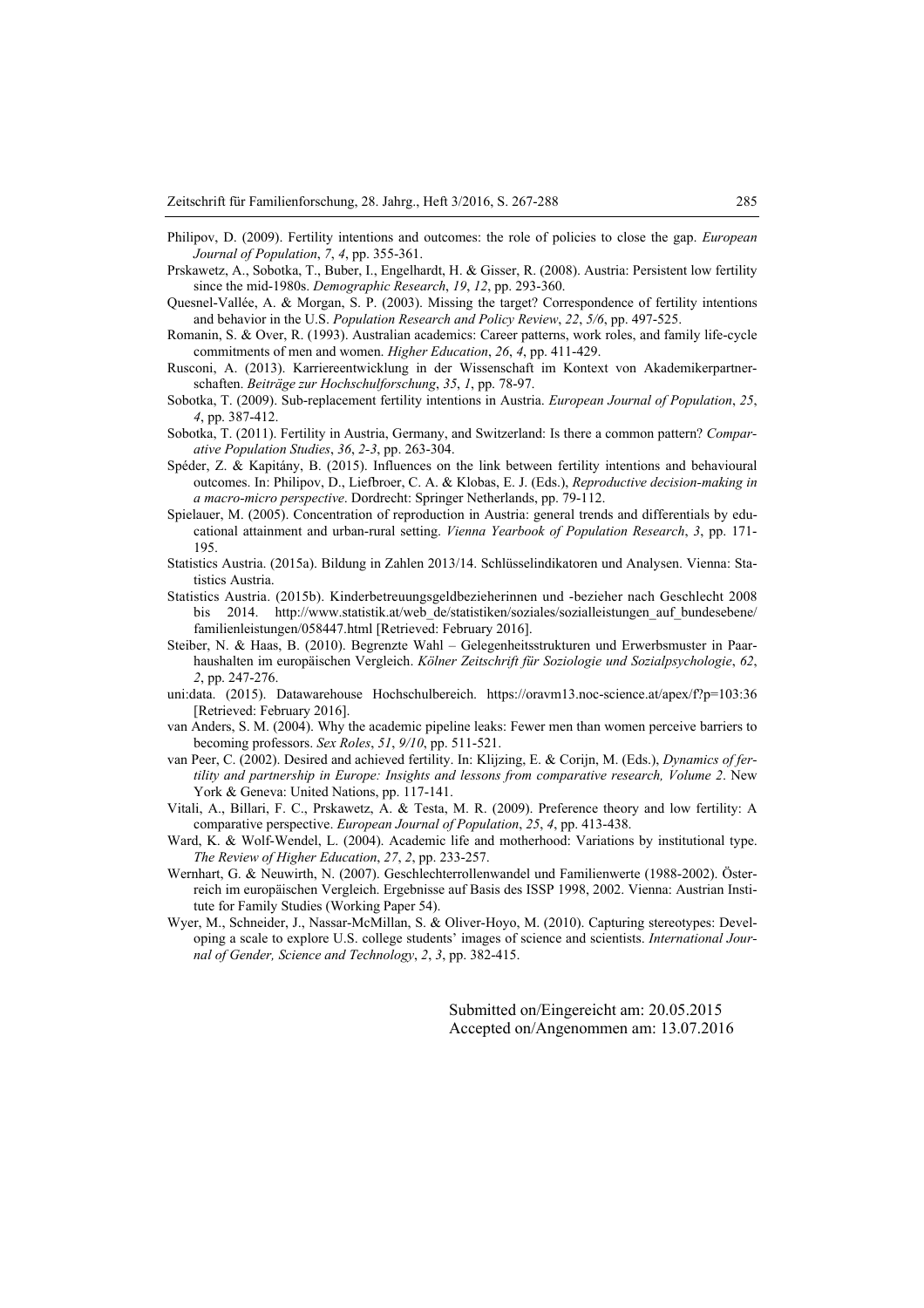Addresses of the authors/Anschriften der Autorinnen:

Dr. Caroline Berghammer (Corresponding author/Korrespondenzautorin)

Wittgenstein Centre (IIASA, VID/ÖAW, WU) Vienna Institute of Demography/Austrian Academy of Sciences Welthandelsplatz 2 1020 Wien Austria/Österreich

and/und

Department of Sociology, University of Vienna Rooseveltplatz 2 1090 Wien Austria/Österreich

Email/E-Mail: [caroline.berghammer@univie.ac.at](mailto:caroline.berghammer@univie.ac.at) 

Dr. Isabella Buber-Ennser

Wittgenstein Centre (IIASA, VID/ÖAW, WU) Vienna Institute of Demography/Austrian Academy of Sciences Welthandelsplatz 2 1020 Wien Austria/Österreich

Prof. Dr. Alexia Prskawetz

Wittgenstein Centre (IIASA, VID/ÖAW, WU) Vienna Institute of Demography/Austrian Academy of Sciences Welthandelsplatz 2 1020 Wien Austria/Österreich

and/und

Institute of Statistics and Mathematical Methods in Economics Research Unit: Economics TU Wien Wiedner Hauptstraße 8/105-3 1040 Wien Austria/Österreich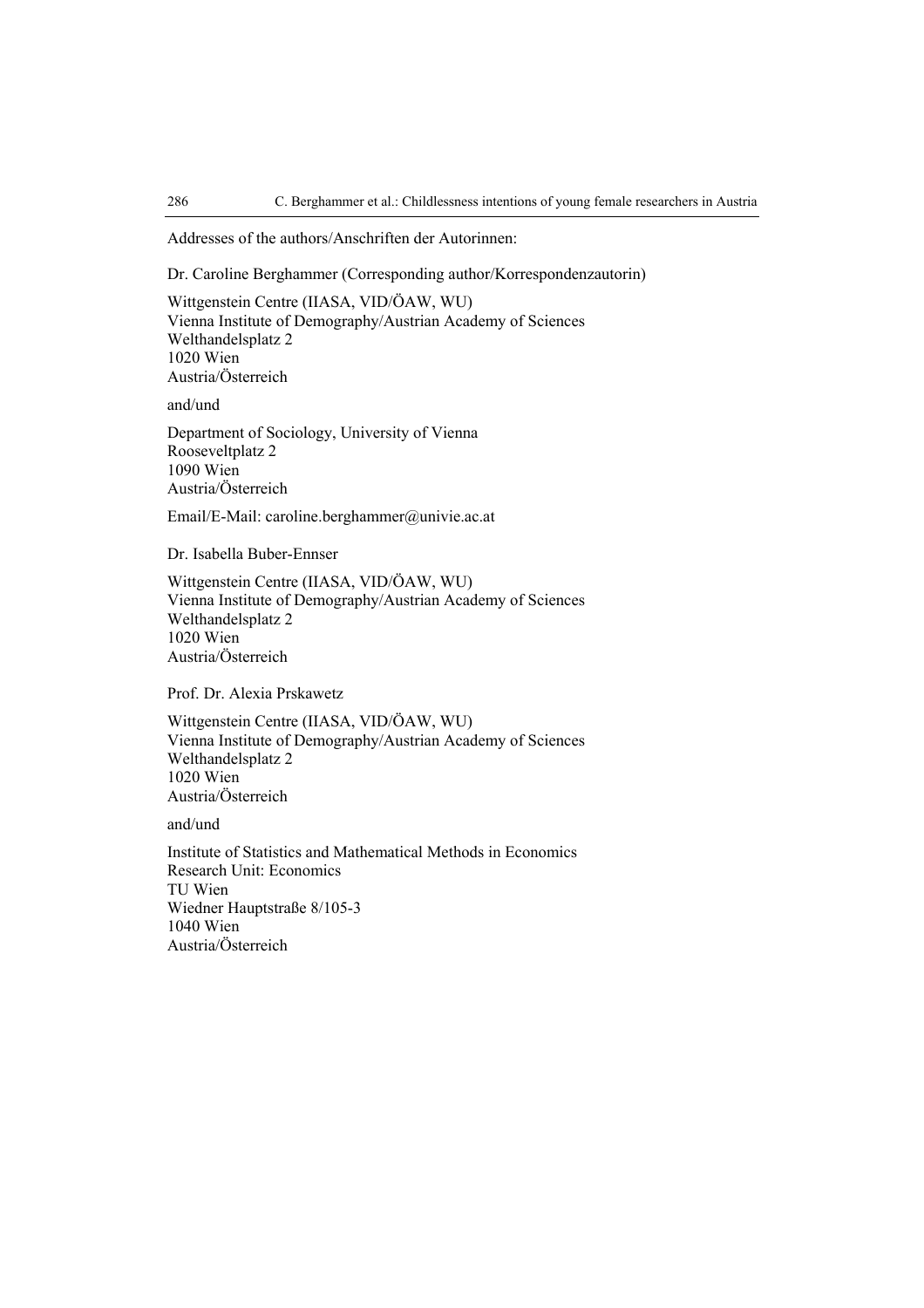## **Appendix:**

*Table A.1*: Employment and family characteristics of female researchers and other highly educated women

|                                                                            | Female researchers                  |                             | Highly educated women     |                                       |
|----------------------------------------------------------------------------|-------------------------------------|-----------------------------|---------------------------|---------------------------------------|
|                                                                            | All ages<br>$(25-45 \text{ years})$ | Young ages<br>(25-34 years) | All ages<br>(25-45 years) | Young ages<br>$(25-34 \text{ years})$ |
| <b>EMPLOYMENT</b>                                                          |                                     |                             |                           |                                       |
| <b>Employment status</b>                                                   |                                     |                             |                           |                                       |
| Employed or student                                                        | 93.4                                | 93.7                        | 84.6                      | 84.8                                  |
| Unemployed                                                                 | 2.6                                 | 2.4                         | 3.1                       | 3.6                                   |
| Inactive (maternity leave, parental leave etc.)                            | 4.1                                 | 3.9                         | 12.3                      | 11.7                                  |
| Usual working hours (incl. usual over-<br>$time)^T$                        |                                     |                             |                           |                                       |
| Part time (1-29 hours)                                                     | 14.7                                | 13.2                        | 24.4                      | 20.4                                  |
| Full time (30-40 hours)                                                    | 38.4                                | 36.0                        | 46.5                      | 46.3                                  |
| Extended full time (>40 hours)                                             | 46.9                                | 50.9                        | 29.1                      | 33.3                                  |
| <b>Make ends meet</b>                                                      |                                     |                             |                           |                                       |
| With difficulties (0-3)                                                    | 17.4                                | 16.7                        | 19.5                      | 16.8                                  |
| (Very) well (4-6)                                                          | 82.6                                | 83.3                        | 80.5                      | 83.3                                  |
| Contract type <sup>1</sup>                                                 |                                     |                             |                           |                                       |
| Temporary                                                                  | 74.4                                | 86.7                        | 17.7                      | 22.9                                  |
| Permanent                                                                  | 25.6                                | 13.3                        | 82.3                      | 77.1                                  |
| <b>Working from home'</b>                                                  |                                     |                             |                           |                                       |
| Does not work from home                                                    | 72.5                                | 73.9                        | 85.2                      | 89.8                                  |
| Works (partly) from home                                                   | 27.5                                | 26.1                        | 14.8                      | 10.2                                  |
| Stays abroad of at least three months                                      |                                     |                             |                           |                                       |
| 0 times                                                                    | 43.6                                | 49.6                        |                           |                                       |
| 1 time                                                                     | 20.7                                | 22.6                        | L,                        |                                       |
| 2 and more times                                                           | 35.8                                | 27.8                        |                           |                                       |
| Conference participation during last three<br>years (lasting several days) |                                     |                             |                           |                                       |
| 0-9 times                                                                  | 48.9                                | 56.1                        |                           |                                       |
| 10 and more times                                                          | 51.1                                | 43.9                        | $\overline{\phantom{0}}$  |                                       |
| <b>FAMILY</b>                                                              |                                     |                             |                           |                                       |
| <b>Partnership status</b>                                                  |                                     |                             |                           |                                       |
| Married                                                                    | 25.4                                | 18.6                        | 43.2                      | 25.8                                  |
| Cohabiting                                                                 | 33.7                                | 41.9                        | 20.9                      | 31.7                                  |
| Living apart together                                                      | 22.8                                | 21.8                        | 15.9                      | 19.6                                  |
| No partner                                                                 | 18.1                                | 17.7                        | 20.1                      | 22.9                                  |
| Partner works in research <sup>2</sup>                                     |                                     |                             |                           |                                       |
| University                                                                 | 26.1                                | 25.3                        | ÷                         | $=$                                   |
| Extra-university                                                           | 7.8                                 | 7.1                         | $\overline{a}$            |                                       |
| Not in research                                                            | 66.0                                | 67.7                        | -                         |                                       |
| <b>Number of children</b>                                                  |                                     |                             |                           |                                       |
| 0                                                                          | 70.9                                | 84.3                        | 55.3                      | 73.7                                  |
| 1<br>$\overline{2}$                                                        | 17.9<br>9.2                         | 11.0<br>3.2                 | 18.7<br>20.6              | 15.5                                  |
| 3 and more                                                                 | 2.0                                 | 1.6                         | 5.4                       | 8.8<br>1.9                            |
| Total                                                                      | 196                                 | 127                         | 354                       | 185                                   |

*Notes*: Missing values are negligible and not shown.